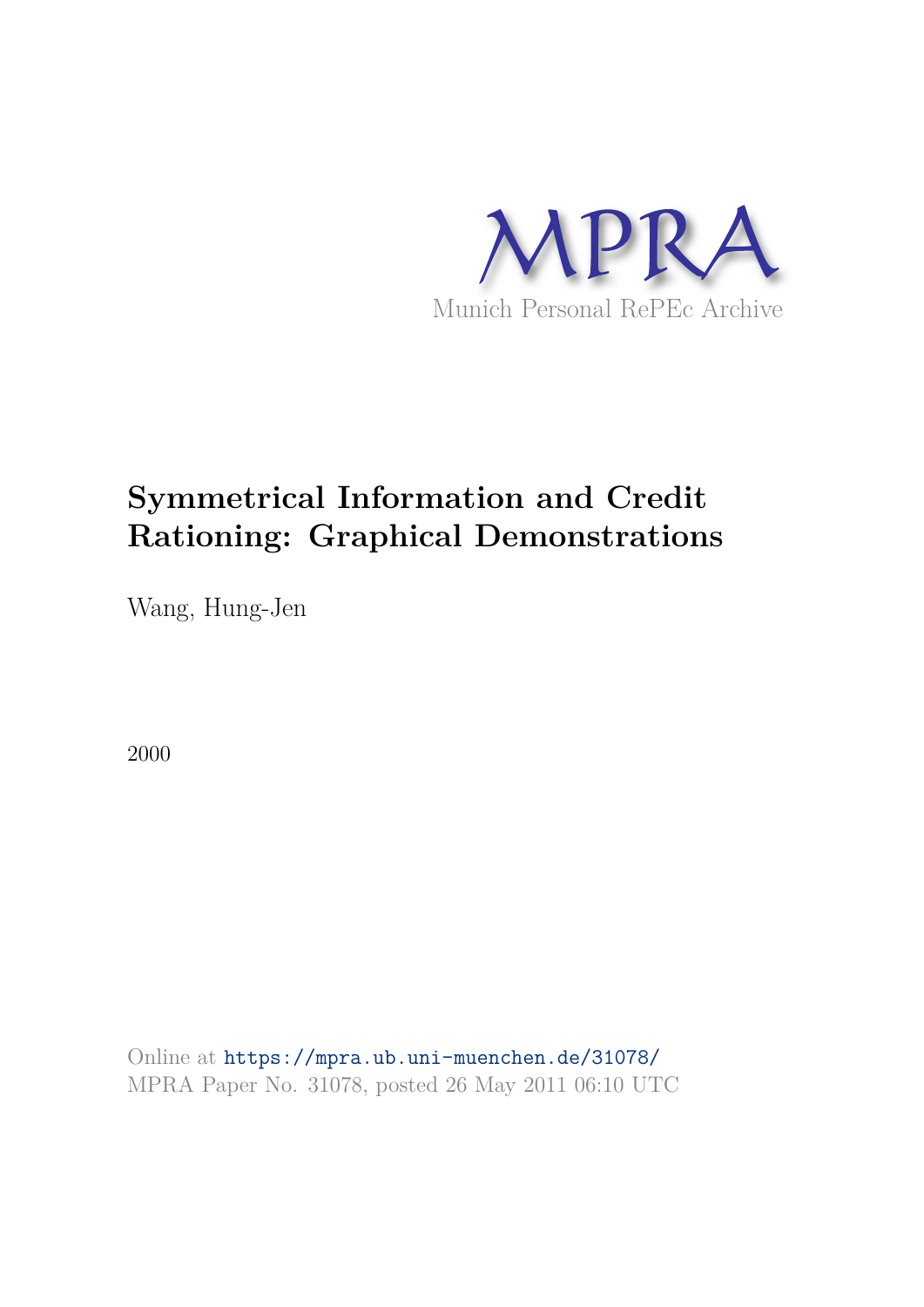## **Symmetric Information and Credit Rationing: Some**

## **Graphical Demonstrations**

**Hung-Jen Wang The Institute of Economics Academia Sinica Taipei 115 Taiwan** 

**hjwang@ieas.econ.sinica.edu.tw TEL: 886-2-2653-3598 ext. 428 FAX: 886-2-2785-3946**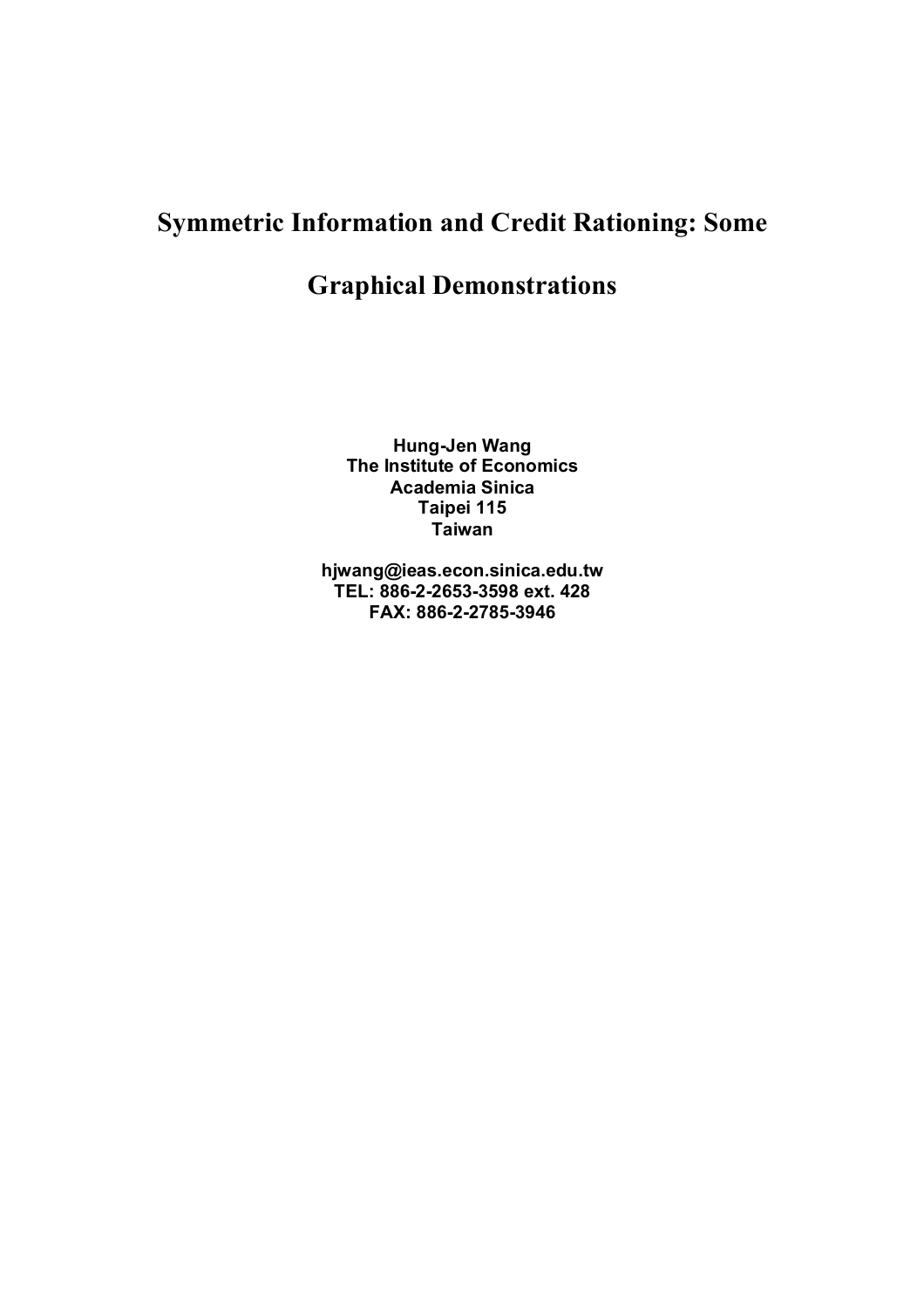#### **1. Introduction**

Credit rationing describes a situation in which lenders do not raise interest rates to clear excess demand. Since the pioneering work of Stiglitz and Weiss (1981), most of the theoretical studies on credit rationing over the past two decades have assumed *ex ante*  asymmetric information to be the underlying cause of credit rationing. Although theories of informational problem provide valuable insights into the economy, the current literature's partial treatment of this subject is not without cost. For instance, noninformation-related factors that also cause credit rationing may be overlooked by practitioners and by government agencies when correcting the problem.

The purpose of this paper is to use a simple model to demonstrate that credit rationing can take place even if information regarding investment projects and managerial behavior is symmetric, both *ex ante* and *ex post*, between borrowers and lenders. In particular, this paper highlights problems in the U.S. Bankruptcy Code in explaining this phenomenon. It shows that the pro-debtor bankruptcy proceedings often entail substantial costs to lenders when borrowers file for bankruptcy (Weiss 1990, Longhofer 1997), and that such costs give rise to a nonlinear function of lenders' profits with respect to interest rates. The result of the paper indicate the existence of a role for government intervention in re-designing the Code.

The model presented in this paper also investigates the role of collateral in credit rationing. It shows that the use of collateral in debt contracts can usually mitigate rationing problems. However, the paper also demonstrates that with nontrivial bankruptcy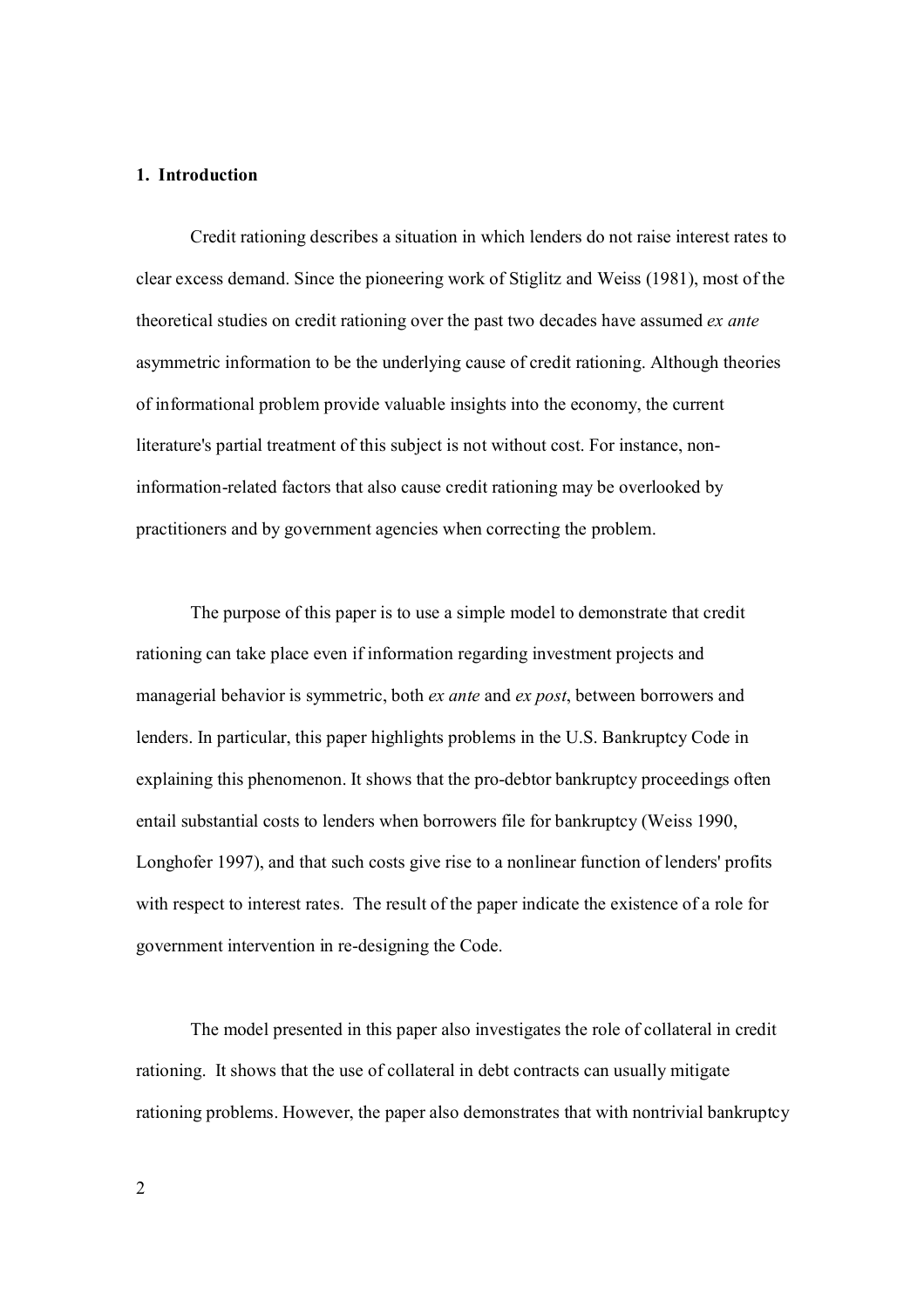costs, even a 100 percent collateral, in the sense of Bester (1985), does not necessarily eliminate all the rationing possibilities. This result differs from Bester (1985). Another result of the model is that riskier borrowers pledge *more* collateral, which is opposite to the predictions of many asymmetric-information-based theories (*e.g.*, Bester 1985, Chan and Kanatas 1985, Besanko and Thakor 1987). The existence of this positive relationship between collateral and credit risk draws empirical support from Berger and Udell (1990).

A feature of this paper is that we use a graphical approach to demonstrate credit rationing. Unlike most other studies in which credit rationing exists under sets of propositions and lemmas, such a graphical representation has the advantage of simplicity and clarity, and should be particular appealing to practitioners.

Current literature's interests in credit rationing is inspired by Stiglitz and Weiss (1981). In that paper the authors show that asymmetric information leads to adverse selection and moral hazard problems which, under certain circumstances, prohibit lenders to increase interest rates or collateral requirement when markets have excess demand. Bester (1985) shows in a similar framework that rationing can be avoided if lenders compete by choosing combinations of interest rates *and* collateral. Williamson (1986, 1987) shows that in addition to adverse selection and moral hazard problems, asymmetric information also causes costly monitoring which alone can give rise to credit rationing. Longhofer (1997) adds the element of absolute priority rule violations to Williamson's model, and shows it aggravates the rationing problem. Chan and Kanatas (1985) investigate the signaling role of collateral in loan contracts, and find that the amount of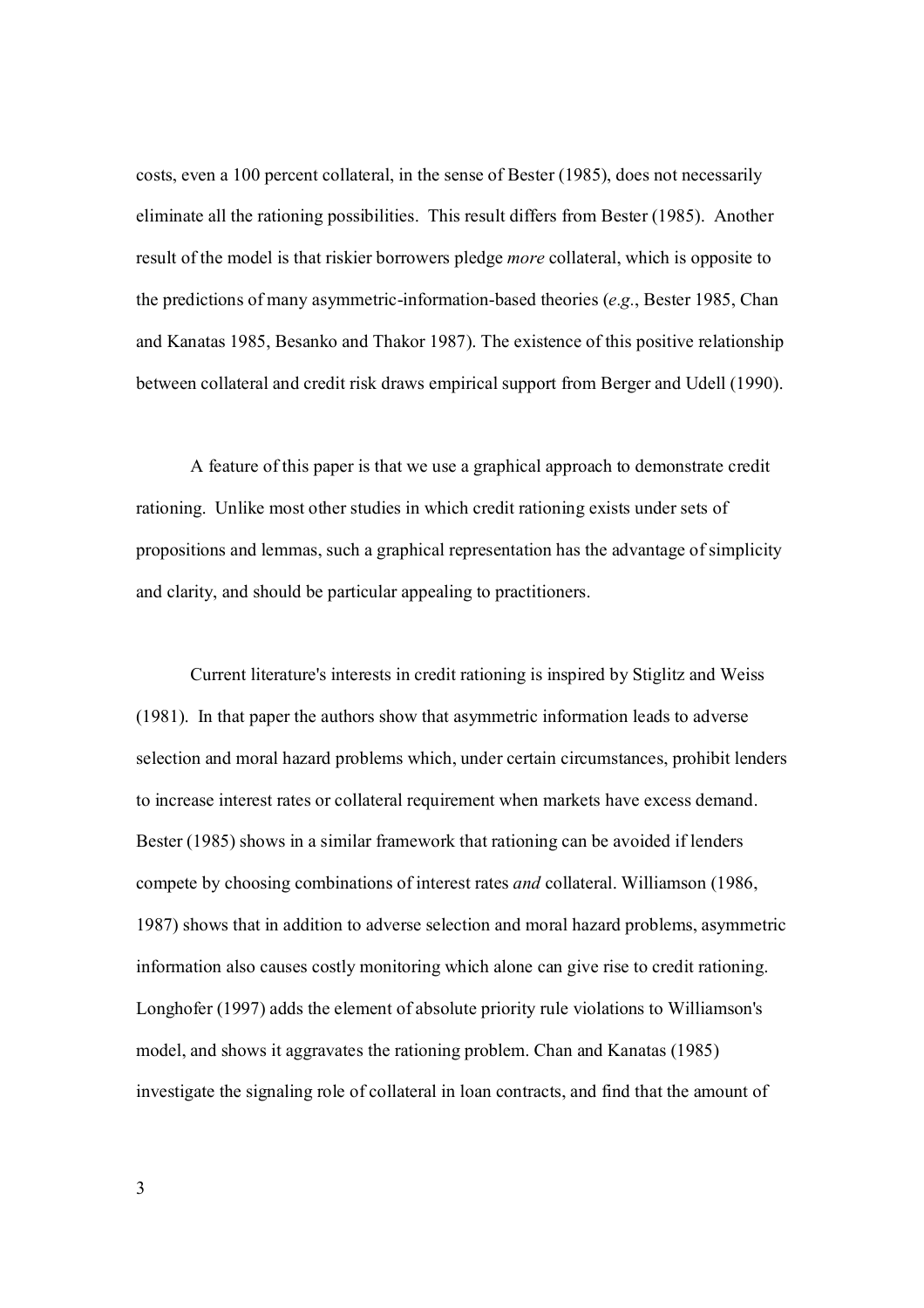pledged collateral is positively related to the quality of borrowers. Besanko and Thakor (1987) also find such a positive relationship when collateral acts as a sorting device in credit markets. On the contrary to the theoretical predictions cited above, Berger and Udell (1990) find from a data set containing information on over one million business loans that higher amount of collateral is actually associated with riskier borrowers.

The model presented here can be seen as a generalized version of Williamson (1986, 1987) and Longhofer (1997). They are similar in that there is no *ex ante* asymmetric information, and credit rationing is attributed to bankruptcy costs. The source of cost in Williamson (1986, 1987) is from monitoring borrowers' investment return, which must be spent because of the assumed *ex post* moral hazard. A criticism, however, could be raised of whether monitoring costs, in practice, would be large enough to explain credit rationing. In this paper, bankruptcy costs are motivated by the design of the Code and the practice in the bankruptcy court. The substantial costs imposed on creditors through this channel are well established in the literature, and this should also be of more interests to practitioners. Another difference between this paper and those cited above is that we explicitly analyze the role of collateral in credit rationing. While in the absence of credit rationing collateral and interest rates may be substitutes in debt contracts, collateral assumes a very different role in the event of credit rationing because, unlike interest rates, an increase in collateral requirement does not increase the probability of default. This is discussed in section 3.1.

The rest of the paper is organized as follows. To motivate costly bankruptcy,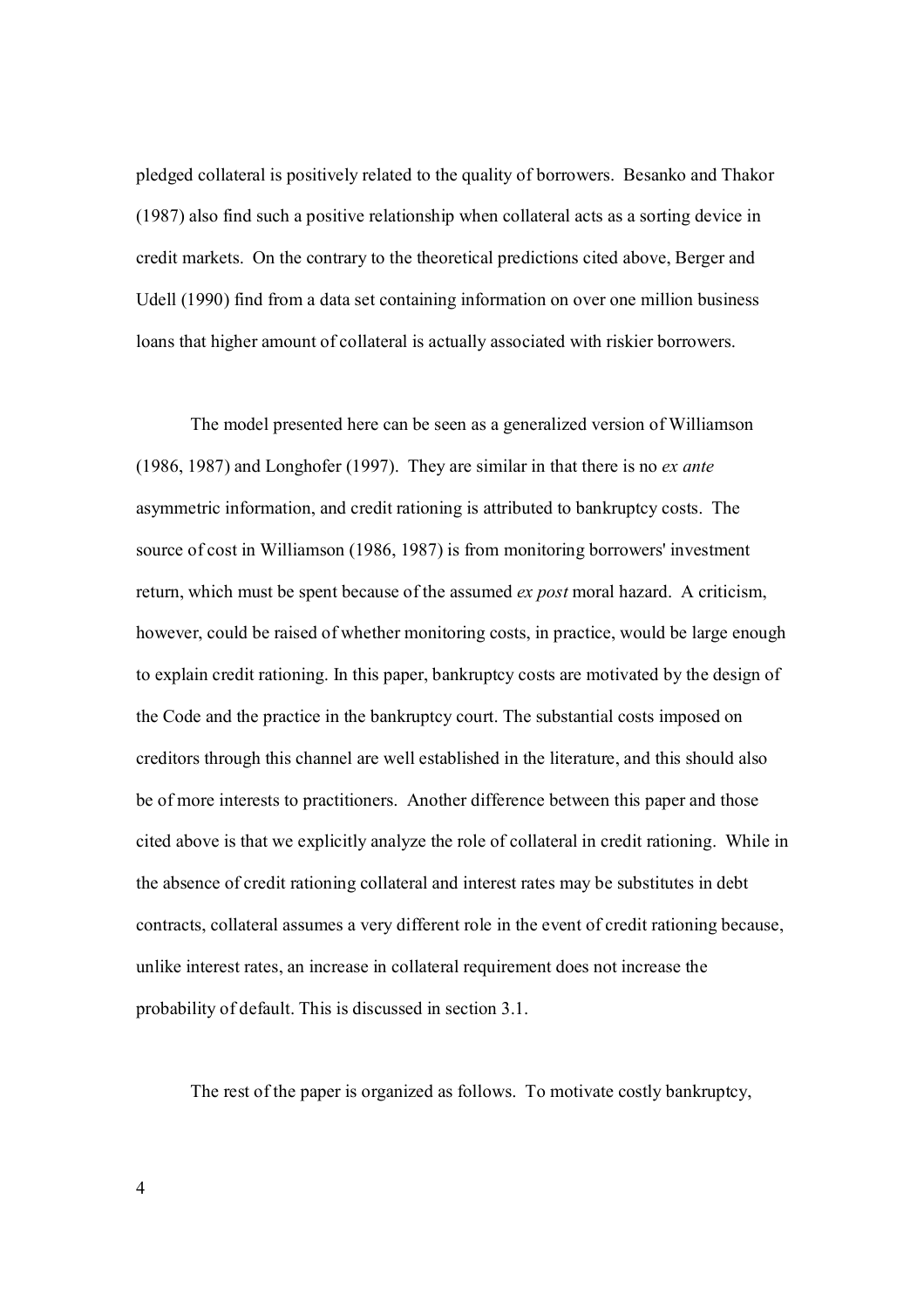Section 2 briefly discusses issues related to the Bankruptcy Code. Section 3.1 presents the model and Section 3.2 uses a graphical approach to analyze the model. Section 4 concludes the paper.

#### **2. Why Bankruptcy is Costly to Lenders**

There are plenty of studies in the finance literature on why creditors entail substantial costs when debtors file bankruptcy petitions. In addition to the legal and administrative expenses and the wasted managerial resources, a widely recognized factor is the failure of the bankruptcy courts to enforce the absolute priority rule (APR) (see for example Franks and Torous 1989 and Weiss 1993), which requires that (senior) creditors be repaid in full before shareholders get any payment.

Violation of the APR can be viewed as a result of the pro-debtor U.S. Bankruptcy Code. For instance, the power to choose between liquidation and reorganization is conferred upon incumbent managers, and if reorganization is chosen, which is usually the case (Weiss 1990), managers have the exclusive right to propose the first reorganization plan. Since managers are in general in favor of shareholders, the proposed plan usually benefits shareholders at the expense of creditors. Although creditors can propose their own plan if the managers' plan is not accepted by all creditors and shareholders, the potential costs in terms of time and resources make the creditors' proposal a rarity in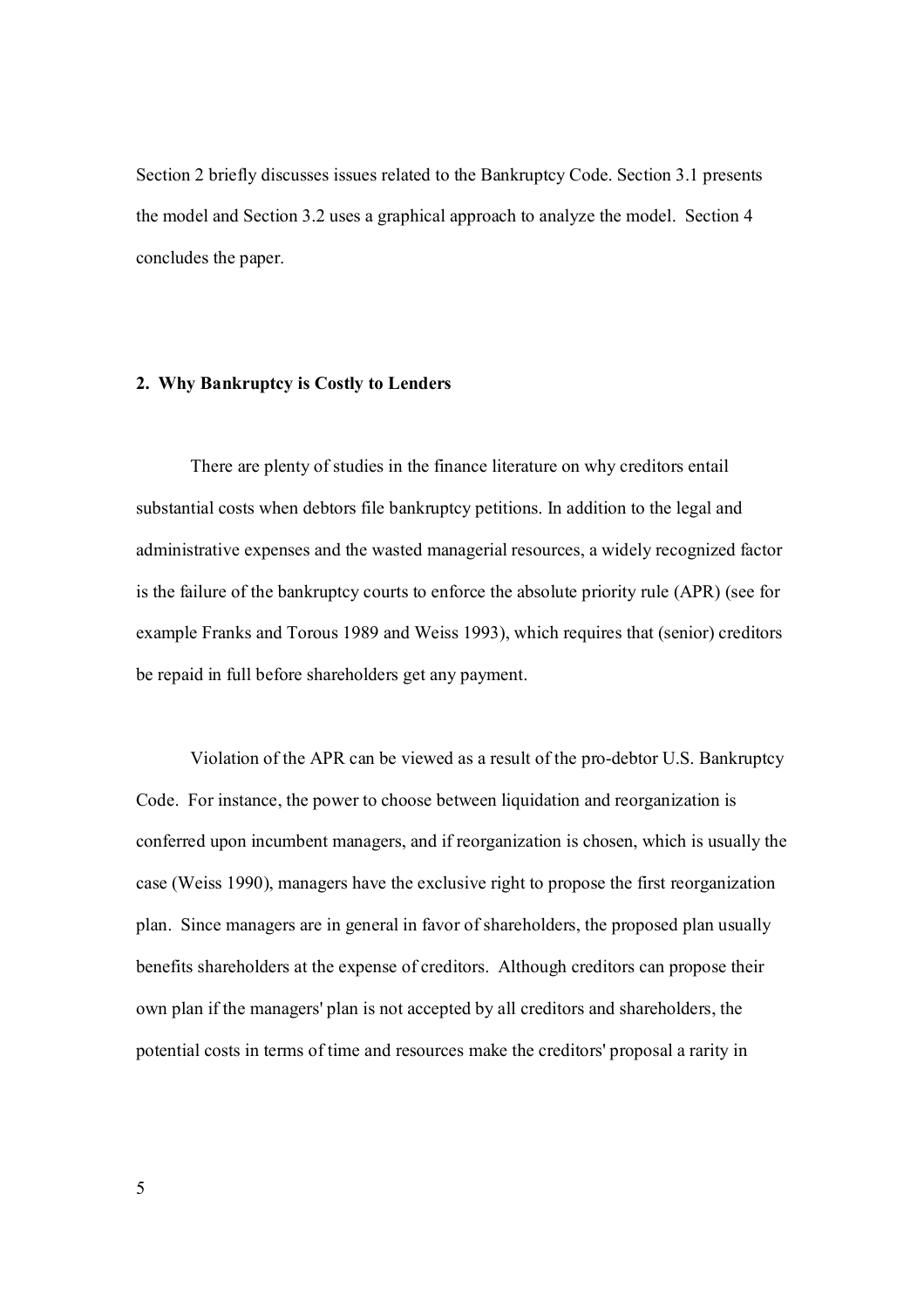bankruptcy courts.<sup>1</sup> As a result, the violation of the APR is a rule rather than an exception.<sup>2</sup>

Even for secured debts, the situation is not much better. The Bankruptcy Code protects secured creditors' debts only up to the value of the collateral, and it is not unusual for repossessed collateral to be found in poor condition.<sup>3</sup>

The potential bankruptcy cost has a significant effect on the pricing of commercial loans. Scott and Smith (1986) investigate the marginal effects of the enactment of the Bankruptcy Reform Act of 1979, and find that the cost of loans was significantly affected by the incremental disadvantages. The authors conclude that "exante bankruptcy costs are important in the pricing of loans'' (Scott and Smith 1986, pp. 140).

A similar ex-ante bankruptcy cost is also found in personal loan markets. Gropp *et al.* (1995) investigate the effects of different exemption levels of personal bankruptcy across states, and find that the size of a state's bankruptcy exemption has a statistically significant effect on the probability that potential borrowers in the state are denied credit and/or discouraged from applying to borrow. In this context, the exemption level limits

 $\overline{a}$ 

<sup>&</sup>lt;sup>1</sup>Weiss (1990) studies thirty-seven firms that filed for bankruptcy between 1979 and 1986, and finds that only in one of the cases did the creditors create a plan.

 $^{2}$ In Franks and Torous' (1989) sample from 1970 through 1989, 21 out of 27 firms departed from the APR. Weiss (1990) finds such a violation in 27 of his 37 cases, and in Eberhart *et al.* sample, it occurs in 23 out of 24 cases.

<sup>&</sup>lt;sup>3</sup>Businesses that are in financial distress often neglect routine maintenance and repairs of equipment and machinery. Hard use by uncaring operators also results in abnormally high depreciation. Therefore creditors may find the saleable value of repossessed collateral to be substantially less than anticipated (Behrens 1985).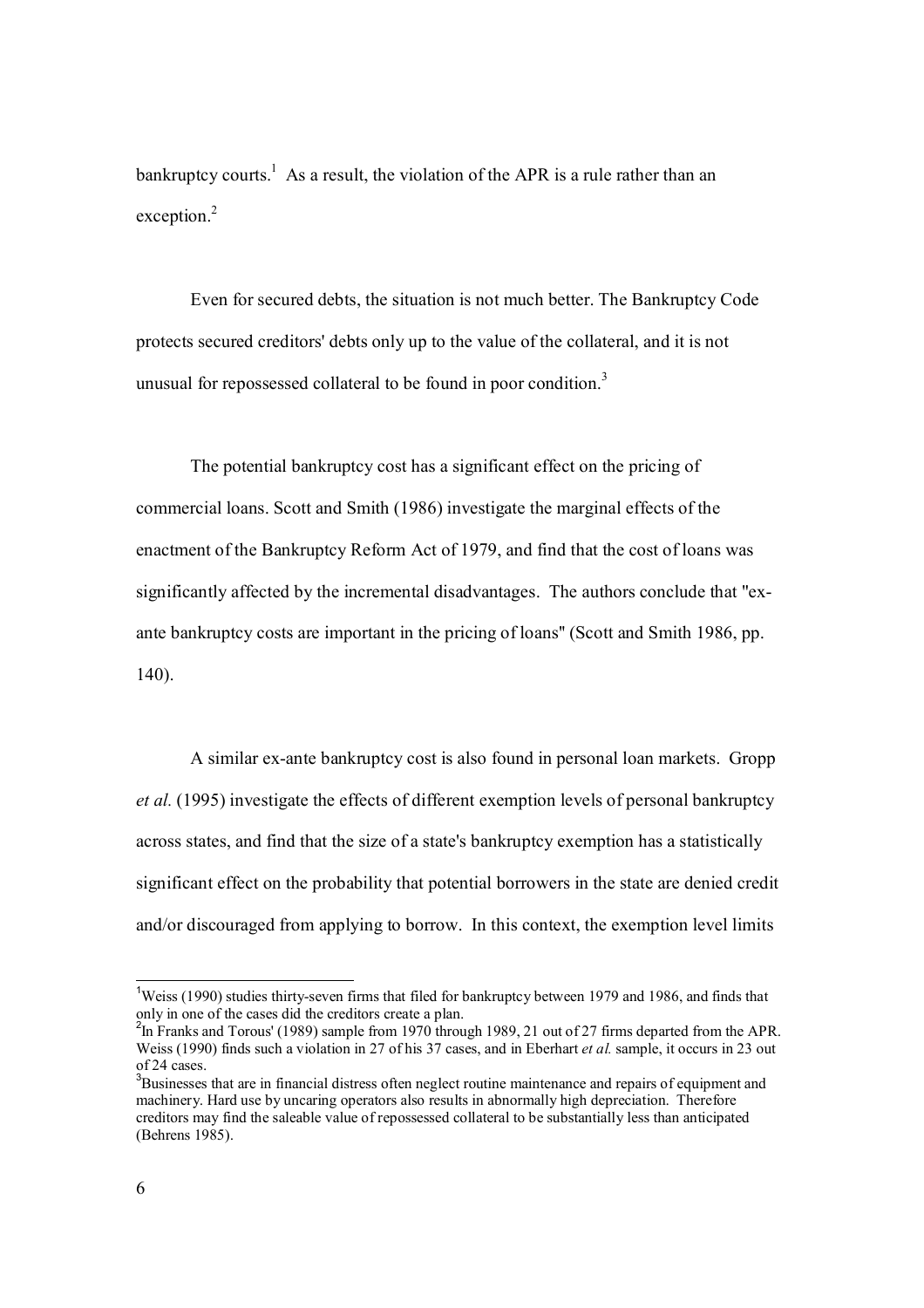the creditors' ability to recover loans upon default.

### **3. Credit Rationing with Costly Bankruptcy**

#### **3.1 The Model**

#### **Borrowers**

Assume there are *N* firms endowed with non-investment assets *Ai* for firm *i* at the beginning of the period. Each firm is given a different investment opportunity which requires capital  $K \ \forall i = 1,..., N$ , and has a return factor equal to  $R, R \in [0,\infty)$ , with a density function  $f_i(R)$ . Except for the different endowment  $A_i$  and density function  $f_i$ (the two are uncorrelated), firms are otherwise homogeneous. Firms can either use *Ai* to buy a risk-free asset with a return factor equal to  $I + r_f$ , or pledge part of the asset as collateral,  $C_i$ , to borrow *K* and carry out the investment;  $C_i \leq A_i$  we assume further for simplicity that if the risky investment is chosen, assets not pledged for collateral cannot be used to buy risk-free assets. For example, *Ai* could be machines and equipment necessary for production, therefore firms can either liquidate the entire assets and invest the proceeds in security markets, or pledge equipment as collateral and borrow *K* from banks to purchase production materials. Without loss of generality, we normalize *K* to 1. Behaviors of firms are common knowledge to both sides.

The firm's payoff schedule for the risky investment is (drop subscripts if no confusion may arise):

$$
\pi^F = \begin{cases} R - (1+r) & \text{if there is no filing for bankruptcy,} \\ -C & \text{if there is filing for bankruptcy.} \end{cases}
$$

That is, upon bankruptcy the firm has to forfeit collateral *C* and the residual value of the investment  $R$  to lenders. Thus a firm would file for bankruptcy if and only if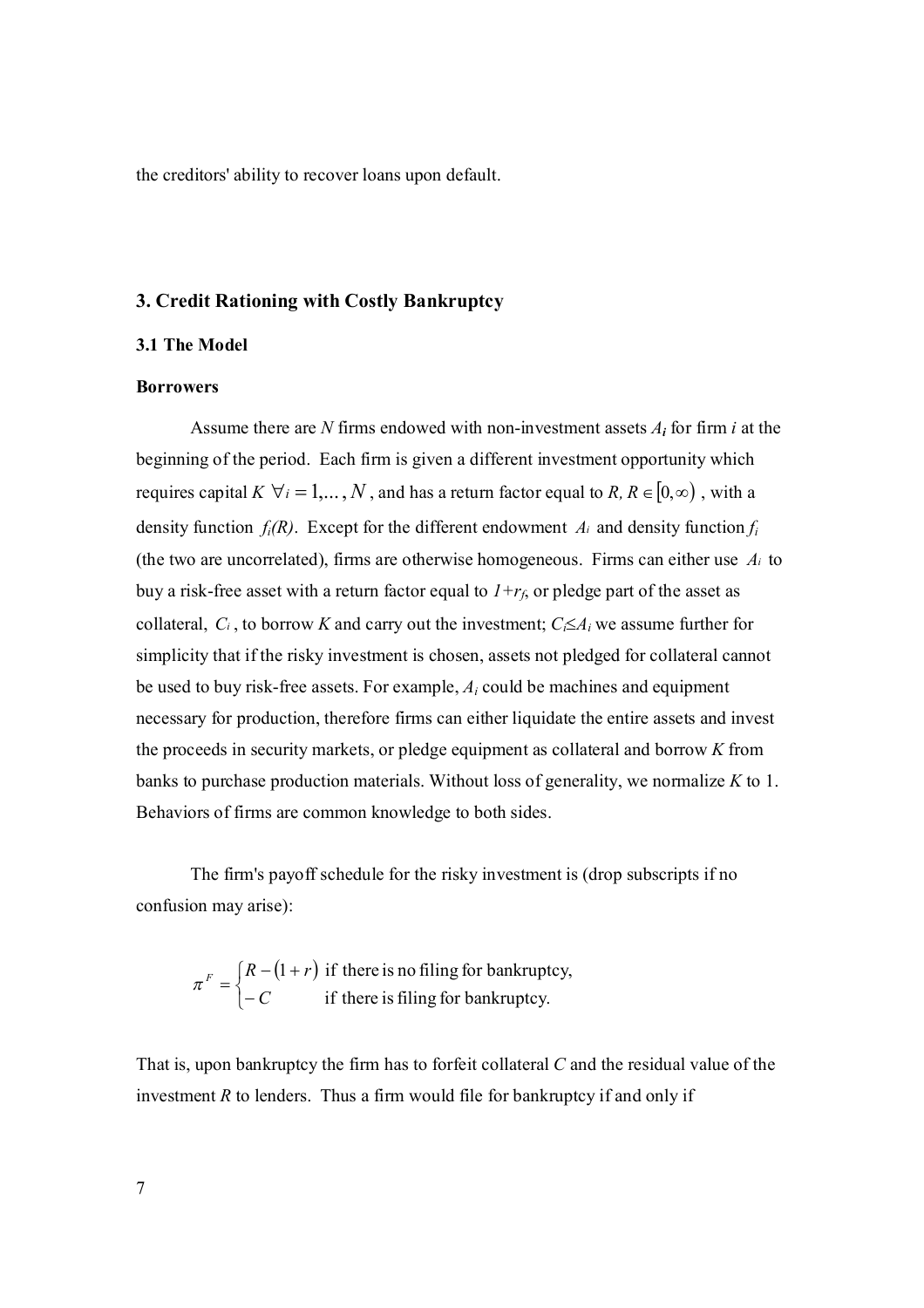$$
-C > R - (1+r)
$$
, or,  $R < 1+r-C$ .

In the case of a 100 percent collateral, i.e.  $C=1+r$ , the firm is indifferent between filing or not, and we assume there is a positive probability of filing. Two observations emerge from the bankruptcy condition. First, while from a lender's point of view raising interest rates can compensate for a project's risk *if* the project succeeds, higher interest rates also increase the probability of bankruptcy filing as the threshold *1*+*r-C* becomes higher. This tradeoff has been pointed out in early finance literature and is especially elucidated by Kim (1978). Secondly, collateral discourages bankruptcy filing (*1+r-C* becomes lower), because it increases the opportunity cost of bankruptcy.

The expected profit from the risky investment is thus:

$$
E(\pi^F) = -\int_0^{1+r-C} Cf(R) dR + \int_{1+r-C}^{\infty} (R-1-r)f(R) dR
$$
 (1)

Using the first order conditions of  $(1)$ , it is straightforward to show that, other things being equal, a firm would always prefer a lower *r* and a lower *C*. Lastly, we note that, after taking into account the option of risk-free investment, the *net* profit of the risky investment is

$$
E(\pi^F) - A \times r_f, \qquad (2)
$$

where is  $A \times r_f$  is the risk-free return had the firm chosen to buy risk-free assets. A firm is willing to engage in risky investment only if  $(2) \ge 0$ .

## **Lenders**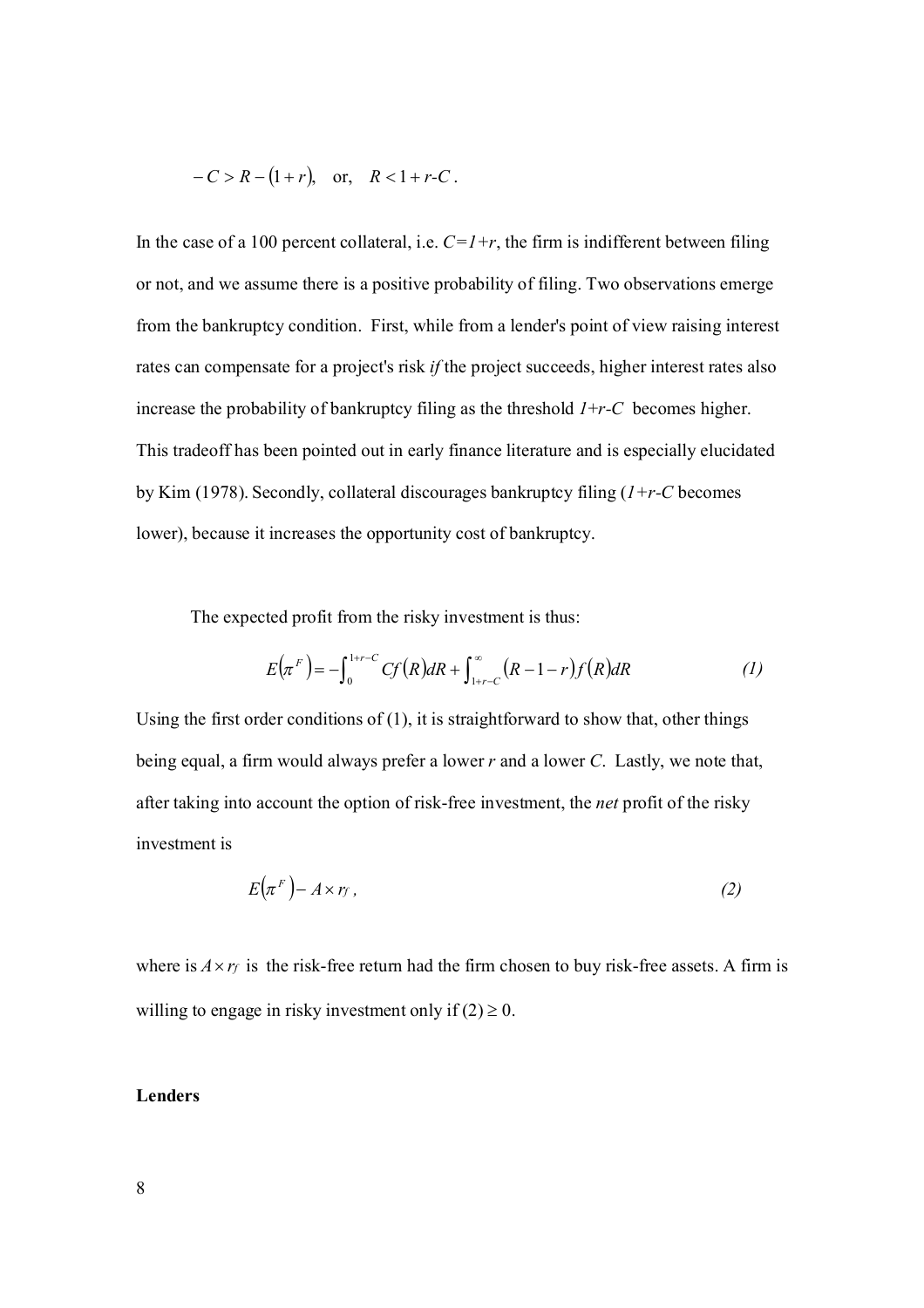Lenders also face two investment opportunities; they can buy the risk-free asset or lend money to firms at the interest rate *r<sup>i</sup>* for firm *i*. The payoff schedule in relation to the lending is:

$$
\pi^{L} = \begin{cases} (1+r) & \text{if the firm does not file for bankruptcy,} \\ R + C - B & \text{if the firm files for bankruptcy,} \end{cases}
$$

where *B* is the bankruptcy cost. If  $B=0$ , it implies lenders can costlessly take over the investment residual and collateral. If *B*=*R*, it implies creditors can only secure the debt up to the value of the collateral; this is the assumption used by Stiglitz and Weiss (1992). In this case we can assume the investment residual is spent on bankruptcy proceedings and distributed among the many diversified creditors and shareholders. Without loss of generality, we assume *B* is a linear function of *R*,  $B = \beta + \alpha R$ , and we let  $\alpha > 0$  and  $\beta > 0$  for non-zero bankruptcy costs.

After taking into account the opportunity cost of risk-free investment, lenders' profit of lending is:

$$
\int_0^{1+r-C} \left( (1-\alpha)R + C - \beta \right) f(R) dR + \int_{1+r-C}^{\infty} (1+r) f(R) dR - (1+r). \tag{3}
$$

The first order condition of (3) with respect to *r* is:

$$
\begin{aligned} & \left[ (1-\alpha)(1+r-C) + C - \beta \right] f (1+r-C) - (1+r) f (1+r-C) + \int_{1+r-C}^{\infty} f(R) dR \\ & = \left[ -\alpha(1+r-C) - \beta \right] f (1+r-C) + \int_{1+r-C}^{\infty} f(R) dR \end{aligned} \tag{4}
$$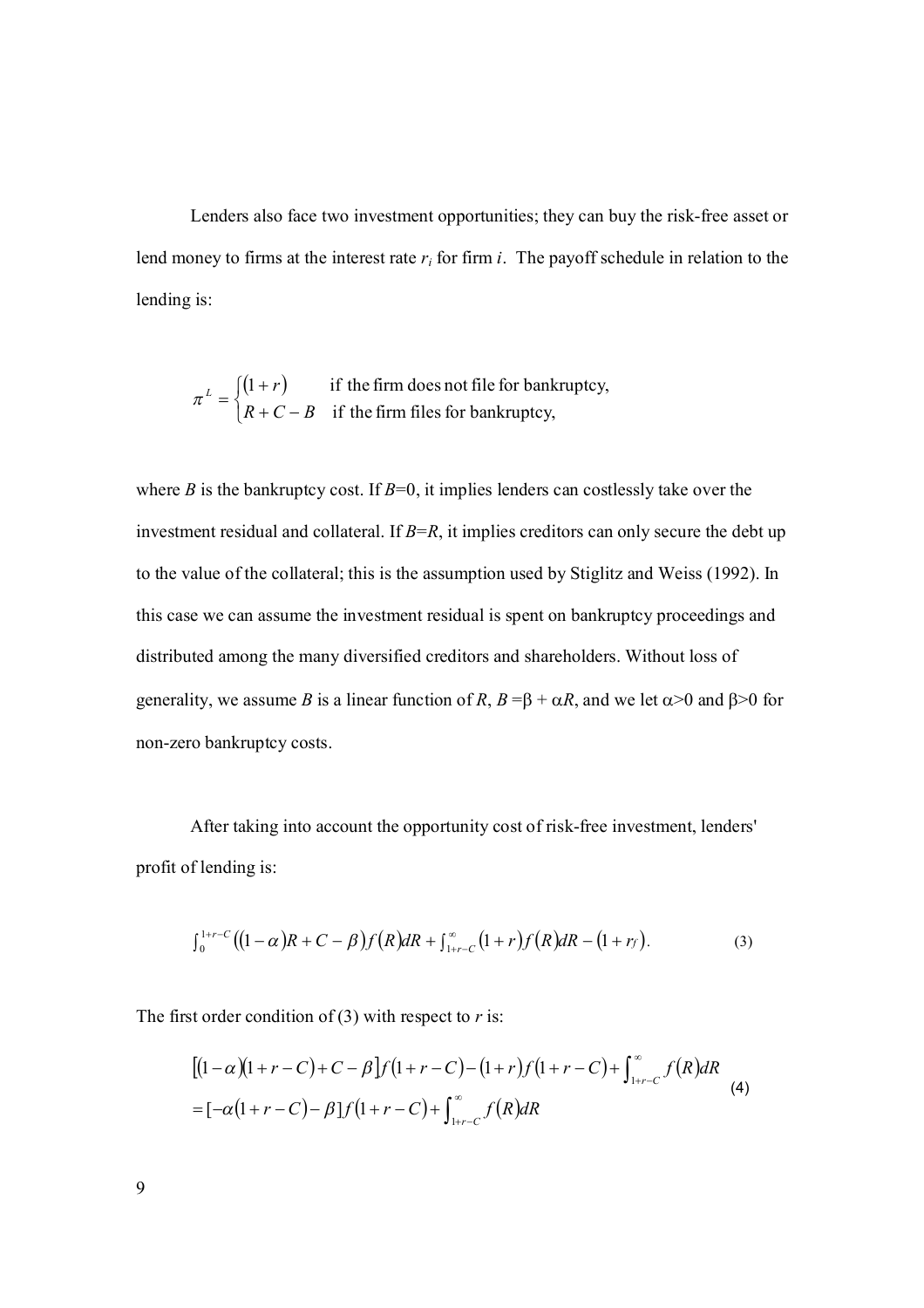The first two terms before the equal sign are, respectively, the increased expected loss and the decreased expected gain arising from the higher probability of default, and the third term is the increased payoff if the investment succeeds. With this equation we have

**Proposition 1** *If there is no ex ante bankruptcy cost to lenders, excess demand in the market can always be cleared by raising interest rates.* 

This is seen by having  $\alpha=0$  and  $\beta=0$  in the first order condition, and thus we have lenders' profit as a positive function of interest rates. In such case lenders can match any excess demand in the market by a higher interest rate; the higher risk of default is always justified. The other side of the coin is that with nontrivial bankruptcy cost  $(\alpha > 0, \beta > 0)$ , lenders' profit could be decreasing in interest rates. Thus

**Proposition 2** *With nontrivial bankruptcy costs, lenders might not be able to increase interest rates to clear market's excess demand.* 

This is true even if the loan is 100 percent collateralized, i.e. *C=1+r*. This is different from Bester (1985)in which firms can choose combinations of {*r, C*} along the line of  $C=1+r$  without decreasing expected returns. The key difference here is that, in the event of default, lenders cannot fully recover the loan with  $C = 1+r$  if bankruptcy cost is nonzero. In fact, even with  $C=1+r+B=1+r+\beta+\alpha R$  the first order condition in (4) is not guaranteed to be positive. The result of Bester (1985) can be treated as a special case in

10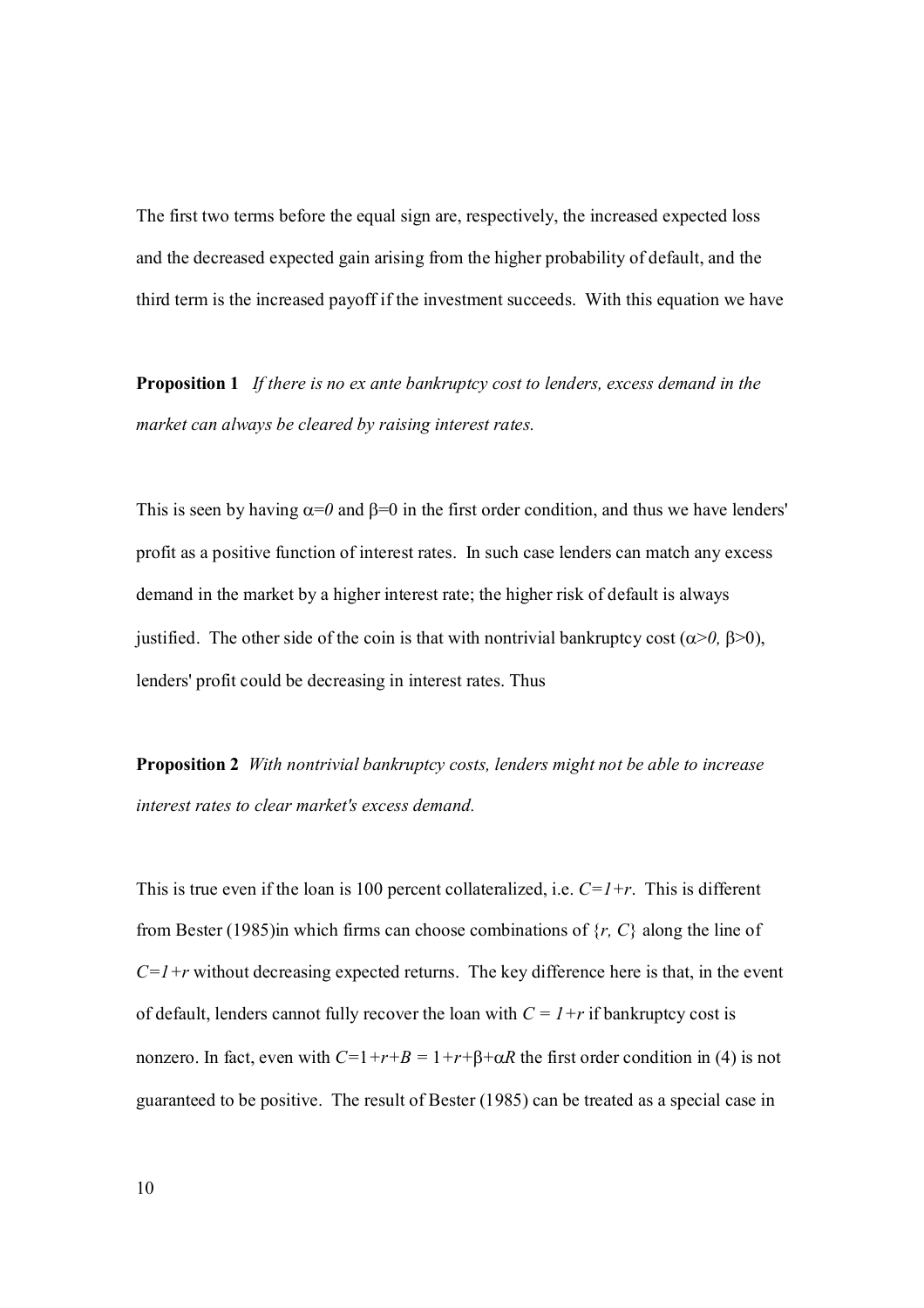our model with  $\beta=0$  and  $C=1+r$ .

Lastly, we assume the credit market is competitive, therefore we impose a zero profit condition to lenders. This condition is not necessary for the model, but it simplifies the analysis.

$$
\int_0^{1+r-C} ((1-\alpha)R + C - \beta)f(R) dR + \int_{1+r-C}^{\infty} (1+r)f(R) dR - (1+r_f) = 0
$$
 (5)

#### **Equilibrium**

Since lenders know the type of each borrower, a separating equilibrium is possible. For firm *i*, lenders can offer a menu of contracts  $\{r_i^j, C_i^j\}$ *i*  $r_i^j$ ,  $C_i^j$  that satisfy (5), and the firm chooses the one that yields the highest expected profit according to (1), provided that  $(2)\geq 0$  is satisfied.<sup>4</sup>

#### **3.2 Some Examples**

In this section, we present a graphical analysis of credit rationing based on (2) and (5). Let us assume  $f_i(R)$  is a log-normal function with mean and standard deviation equal to  $\mu_i$  and  $\alpha_i$ , respectively. The parameter set that we vary in the following discussion is  $\{\mu, \sigma, A, \alpha, \beta, r_f\}$ , with each parameter being defined as before. We also make sure that

 $\overline{a}$ 

 $4$  Or the lender can simply provide the only contract that he knows the borrower would accept. This is possible because the borrower's information is public.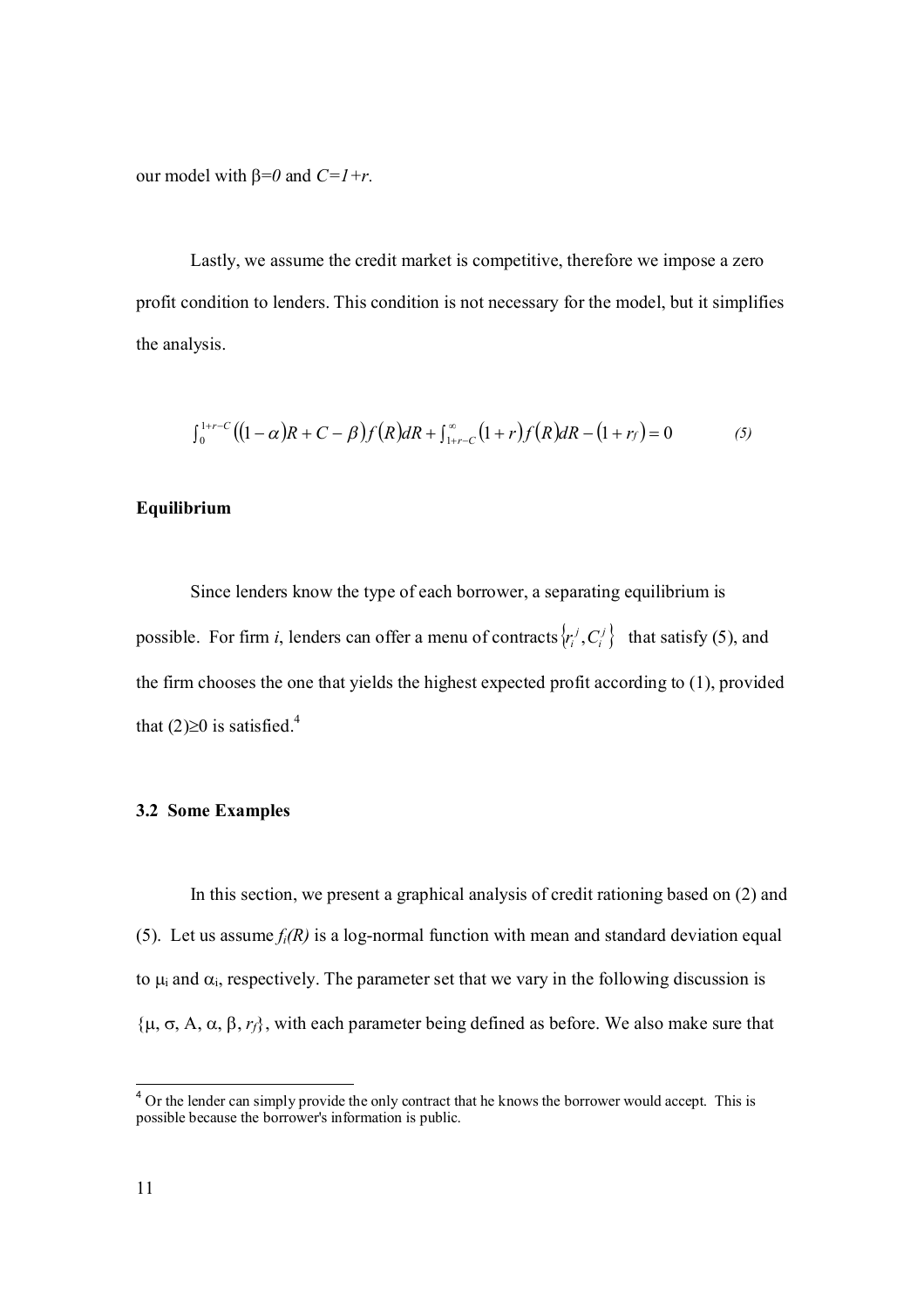in all the examples  $\mu_i > I + r_f$ , so that the investments considered are socially desirable.

#### **Contracts with No Collateral**

We first consider cases in which no collateral  $(C_i = 0)$  is used in debt contracts.

Figure 1 illustrates a case of *no* credit rationing. It expresses a lender's and two randomly-chosen borrowers' net profits as a function of interest rates. The parameter values used in the figure are  $\{\mu=1.50, \sigma=0.25, A=0.5, \alpha=0.85, \beta=0.1, r_f=0.07\}$ , for Figure 1(a), and  $\mu$  is changed to 1.48 for Figure 1(b). That is, we assume the investment has a 50% and 48% return, respectively, with a standard deviation equal to 0.25, where the borrower's asset (0.5) is half that of the total borrowing, and the risk-free asset's return is 7%.

As shown, the lender's profit function is concave, which is essential in deriving credit rationing results. In Figure 1(a), the set of contracts satisfying the zero-profit condition is  $\Pi = \{\triangle \neq j\}$  with interest rates  $\{r_i^{\triangleq} r_i^{\triangleq}\}$  respectively; and  $r_i^{\triangleq} < r_i^{\triangleq}$ . Because the firm becomes strictly worse off with regard to the rates, contract  $\triangleq$  will be the optimal choice. It is straightforward to see that, as the investment becomes riskier, the lender's profit curve moves downward, and the optimal contracts move to the right with higher interest rates. If we rank firms according to their optimal contract rates with firm *i*=1 having the lowest rate, then  $r_i^{\hat{}}$  is the *prime rate*: the rate that lenders charge to the most credit worthy customers.

If there is a sufficient number of firms and investments are continuous, there must

12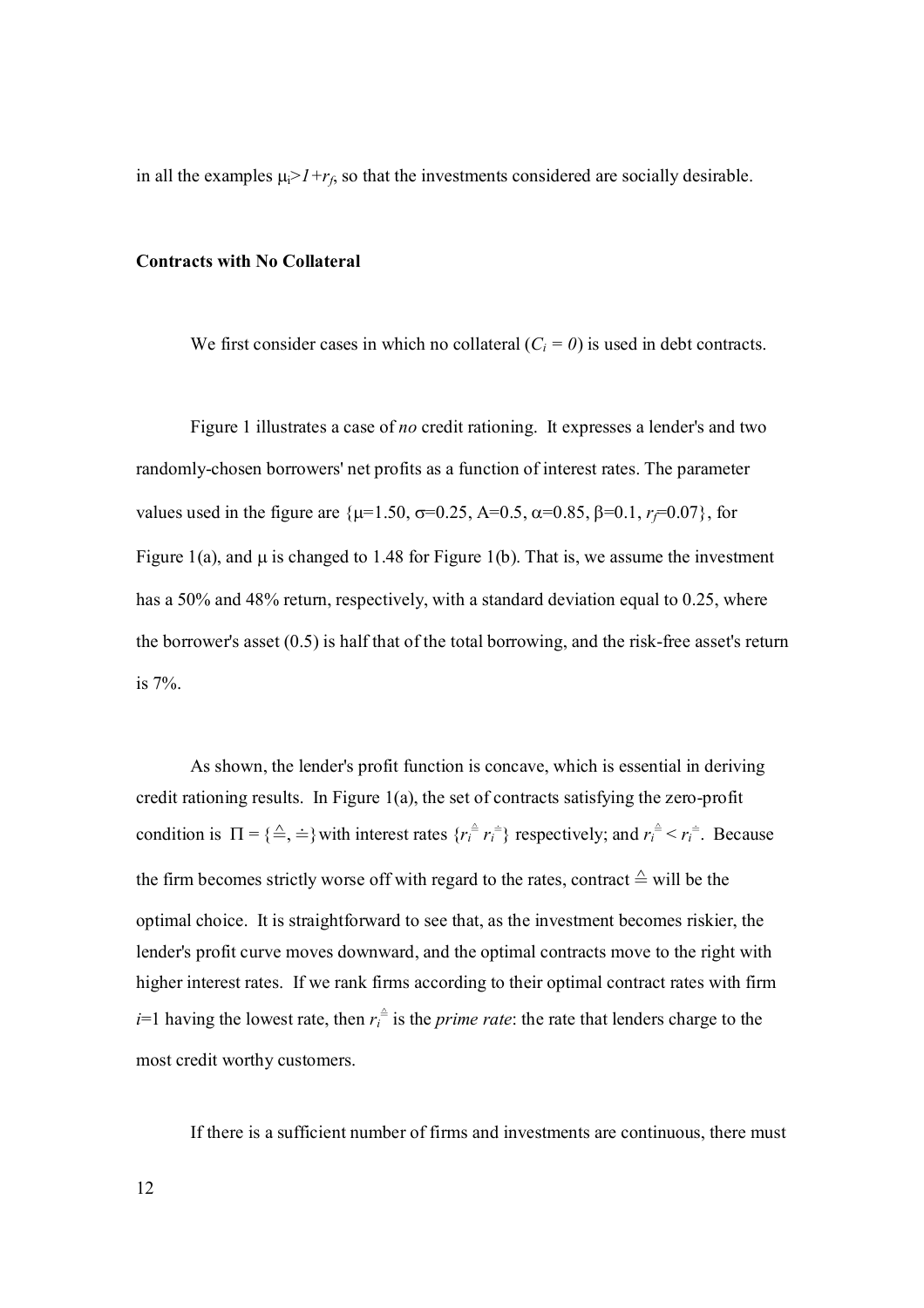exist a firm  $i = \overline{h}$  for which  $r_{\overline{h}}^A = r_{\overline{h}}^B$  $r_{\overline{h}}^B$ . This is shown in Figure 1(b), and is due to the concavity of lender's net profit function. Therefore for firm  $i = \overline{h} + 1$ ,  $\prod_{\overline{h}+1} = \emptyset$ , and there is no market rate for the firm. And yet the firm's profit is still positive at  $r_{\bar{h}}^A$ . The firm is thus *credit rationed*: it is denied credit although it is willing to pay interest at  $r_{\overline{h}}^A$ .

Figure 2 shows such cases. Using Figure 1(a) as the benchmark, Figure 2 shows that rationing can arise if the mean of the expected return is lower  $(2(a))$ , the uncertainty, *i.e.*, standard deviation is higher  $(2(b))$ , or the risk-free return is higher  $(2(c))$ .

Rationing arises because lenders cannot always compensate for the increased risk by raising interest rates; a higher rate yields a higher return when the loan is paid off, but it also makes bankruptcy more likely. This trade-off gives rise to an *interest ceiling* (*i.e. A*  $r_{\overline{h}}^A$ ) beyond which increases in the interest rate would reduce the lender's overall return. On the other hand, because of the different payoff functions of the borrowers, there is still demand for credit at such a rate. The excess demand has thus to be rationed at the interest ceiling.

#### **Contracts with Collateral**

We show that the use of collateral can mitigate, but not necessarily eliminate, credit rationing. This result differs from Bester (1985) in which credit rationing can be completely eliminated by the choice of interest rates and collateral configuration.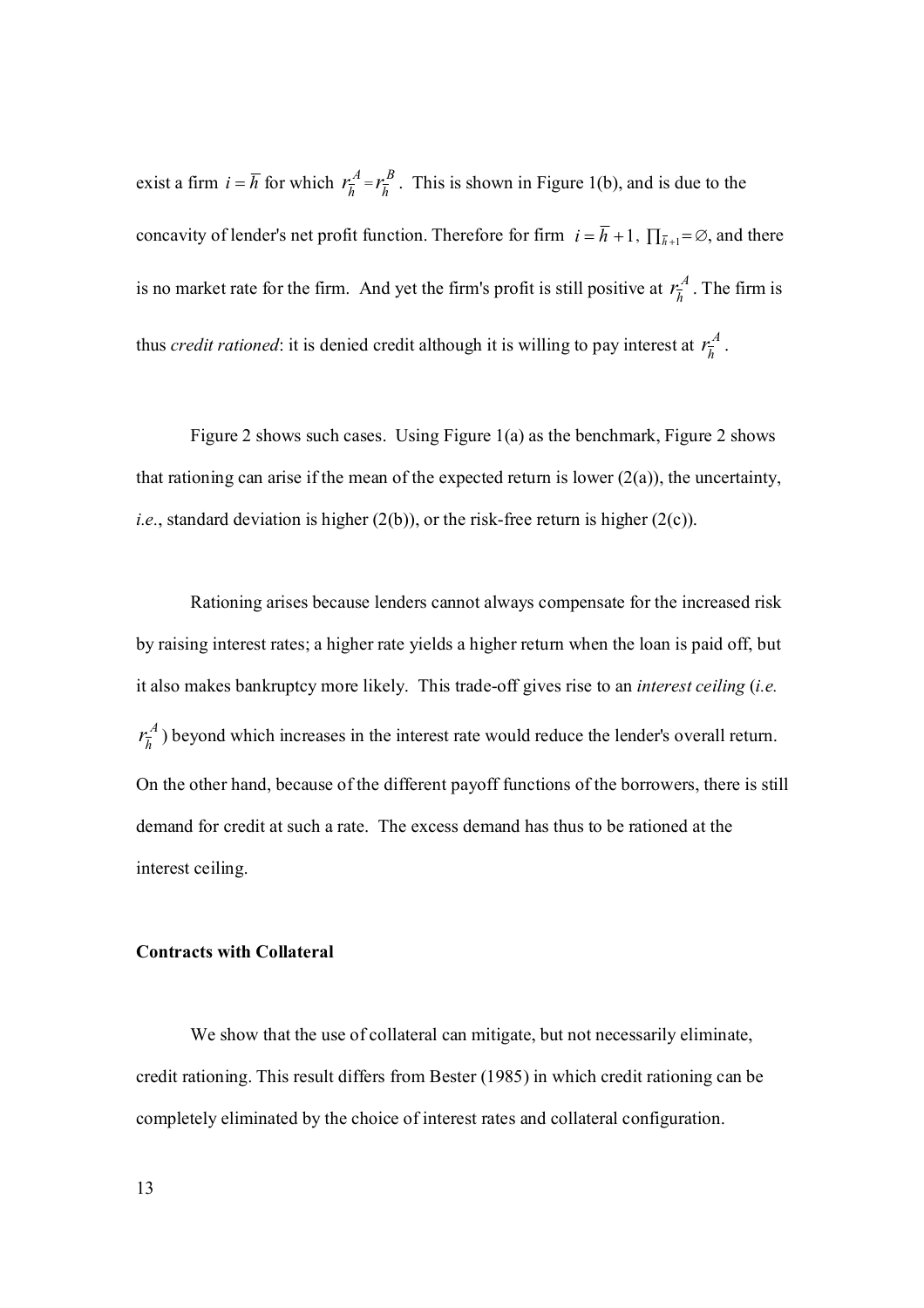Figure 3 shows a lender's  $(3(a))$  and a borrower's  $(3(b))$  iso-profit curves, starting from profit being equal to zero, as functions of *r* and *C.* The values of the parameters are the same as in Figure 2(a), except that we let  $A = 1$  in these figures.

The nonlinearity of the lender's iso-profit curves with respect to *r* and *C* is highly visible, and it is check-mark shaped. The rising part of the "check'' indicates that a lender is willing to accept a risky borrower's offer of higher interest rates only if collateral is available. Collateral could compensate for the risk because it discourages borrowers from filing for bankruptcy. Borrowers are better off if they move toward the southwest, and would generally prefer less collateral if interest rates were higher.

To see how the optimal contract is determined when collateral is available, we plot the lender's and the borrower's zero-profit loci in Figure 4,using the parameters of Figure 2(a). The optimal contract must be on the lender's zero-profit loci and within the borrower's positive profit region, which is the shaded area. Given the characteristics of the borrower's iso-profit curves, the optimal contract should be around the lower-left corner of the lender's zero-profit curve.

Credit rationing in Figure 2(a) is resolved with collateral as shown in Figure 4. Collateral, however, does not solve all problems. One obvious possibility is that borrowers may not have enough collateral in terms of what is required by lenders. This is shown in Figure 5(a). In this example, the borrower is credit rationed according to the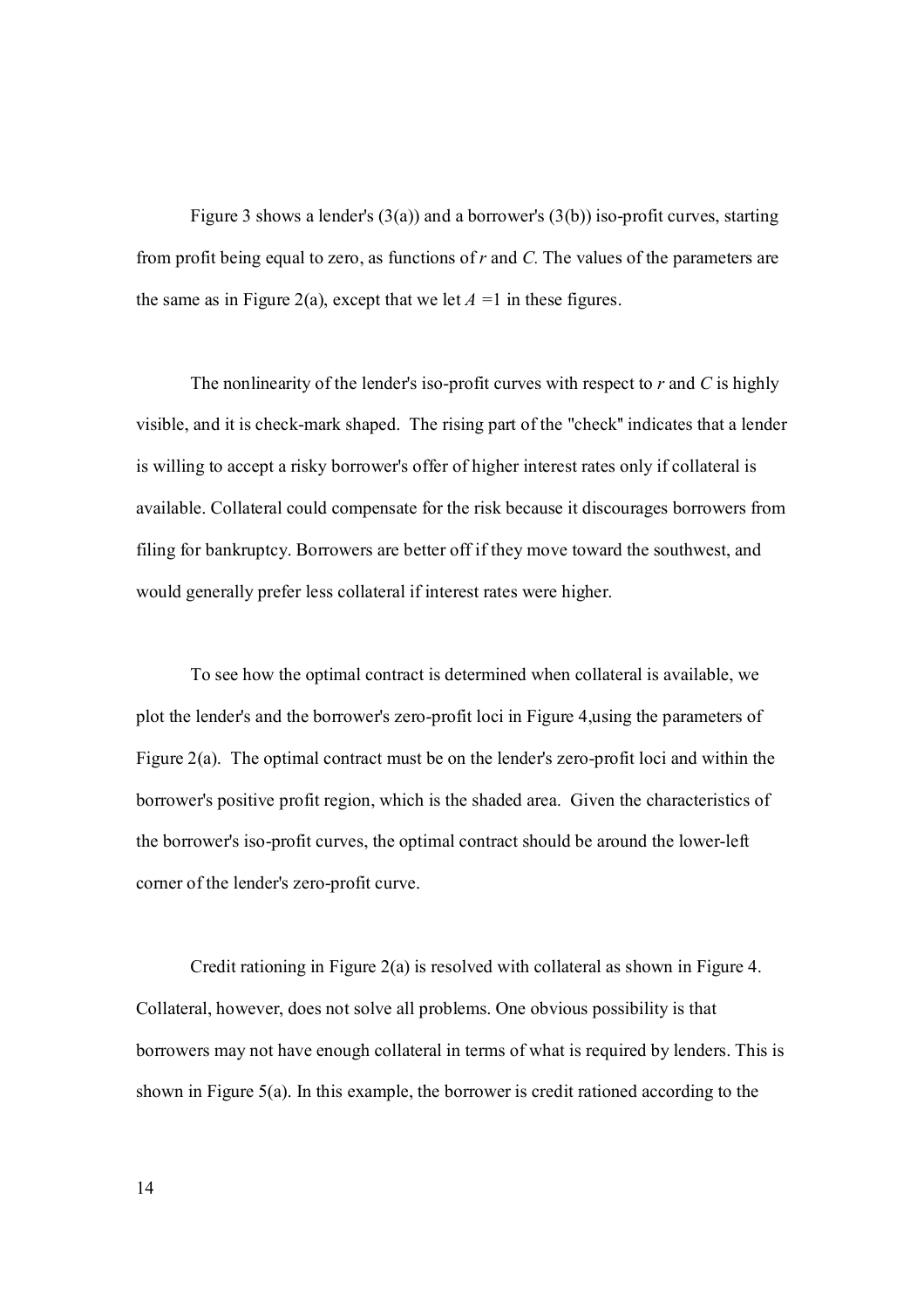definition, because it is willing to pay an interest rate up to 80% but is still denied credit.<sup>5</sup>

Another case in which collateral does not amend credit rationing is shown in Figure 5(b) which is characterized by a low expected return and a high variance. The stripe area indicates fully collateralized contracts  $(C>1+r)$  that yield non-negative profit to lenders. In this case, even a fully collateralized contract does not help. This is because when the opportunity cost of borrowing and lending (*i.e. rf*) is high and there is also a high probability that the investment is not going to succeed (and hence the bankruptcy cost would be imposed), it is difficult to find a contract that will mutually benefit the two parties. Nevertheless, if one only looks at the interest rate dimension, there are still grounds for credit rationing.

#### **Collateral and Credit Risk**

Many of the models based on asymmetric information predict that safer borrowers pledge more collateral (Bester 1985, Chan and Kanatas 1985, Besanko and Thakor 1987). The explanation is that safer borrowers reveal their type by choosing high collateral contracts. This prediction, however, is contrary to the "conventional wisdom'' (Berger and Udell 1990, p. 21) and is later found by the cited authors to be inconsistent with empirical data, which indicates that *riskier* borrowers pledge more collateral.

We show that the model presented in this paper implies the existence of a positive

**IMPLICITY 6** Implicitly we assume, of course, that the highest market rate is below 80%.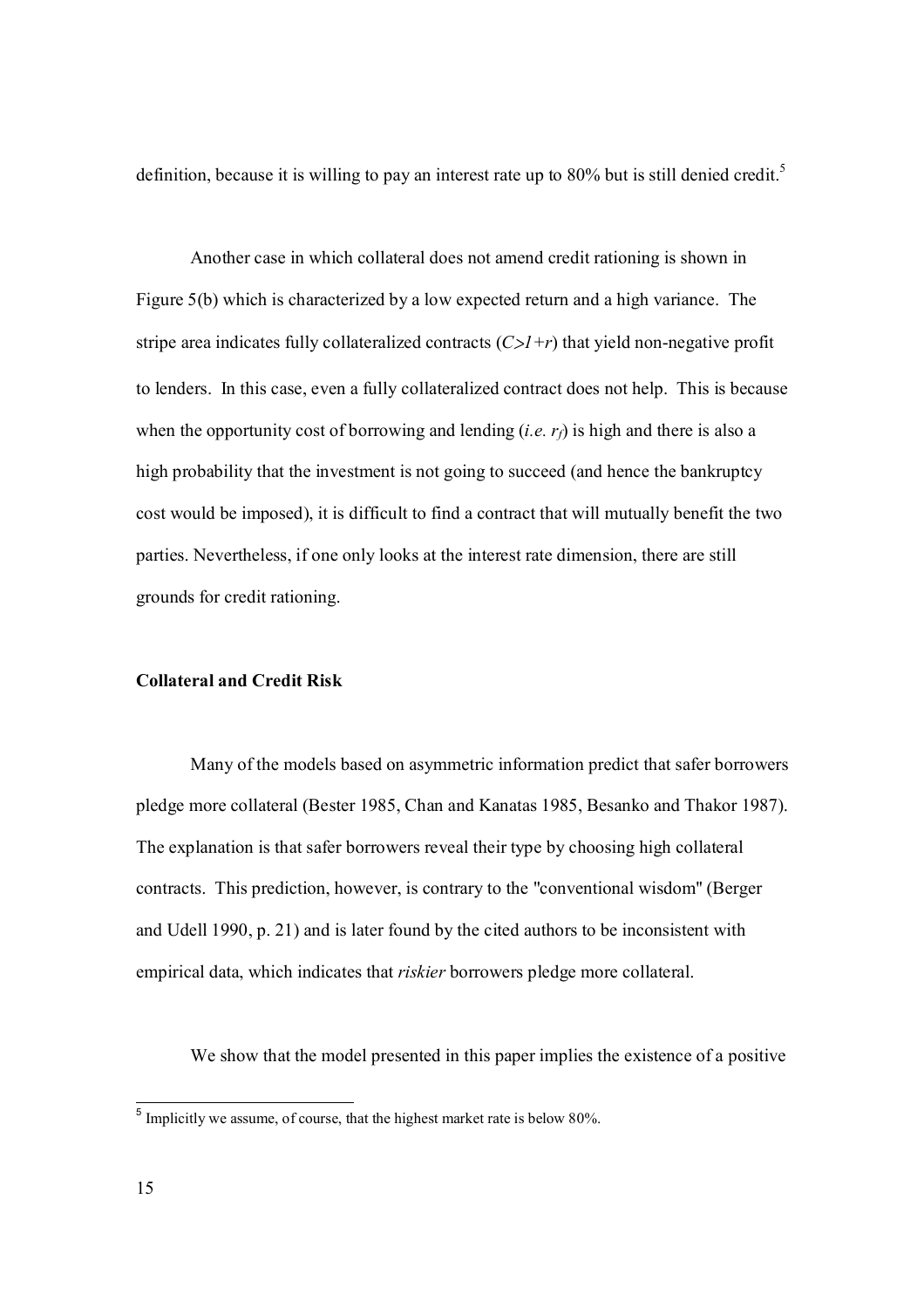relationship between credit risk and collateral. To this end, we use the parameters of Figure 1(a) as the benchmark, and change the values of  $\mu$  and  $\sigma$  toward the risky end. For each case, we pick up the optimal contract of {*r, C*} using the numerical information similar to that used to plot Figure  $4<sup>6</sup>$  The results are given in Figure 6. Figure 6 shows that pledged collateral is higher for investment projects with a smaller expected return and a higher variance of the return.

#### **4. Conclusion**

This paper graphically demonstrates that a costly bankruptcy alone can cause credit rationing even if information is symmetric between borrowers and lenders. If bankruptcy costs are minimal, *i.e.* lenders can costlessly confiscate the borrower's collateral and investment residual upon bankruptcy, credit rationing would not occur because lenders could always raise interest rates to justify credit risk. With nontrivial bankruptcy costs, however, the lenders' profit function is concave throughout the relevant range of interest rates, and there exists an interest ceiling beyond which further raising the interest rate would decrease profit. We argue that a pro-debtor Bankruptcy Code is a major reason for costly bankruptcies, and thus market efficiency can be improved through the government's intervention in re-designing bankruptcy laws.

Collateral is found to play an important role in such a setting. The use of collateral

 6 To prevent the indeterminacy of optimal collateral, we rule out the vertical part of the lender's zero-profit loci as shown in Figure 4.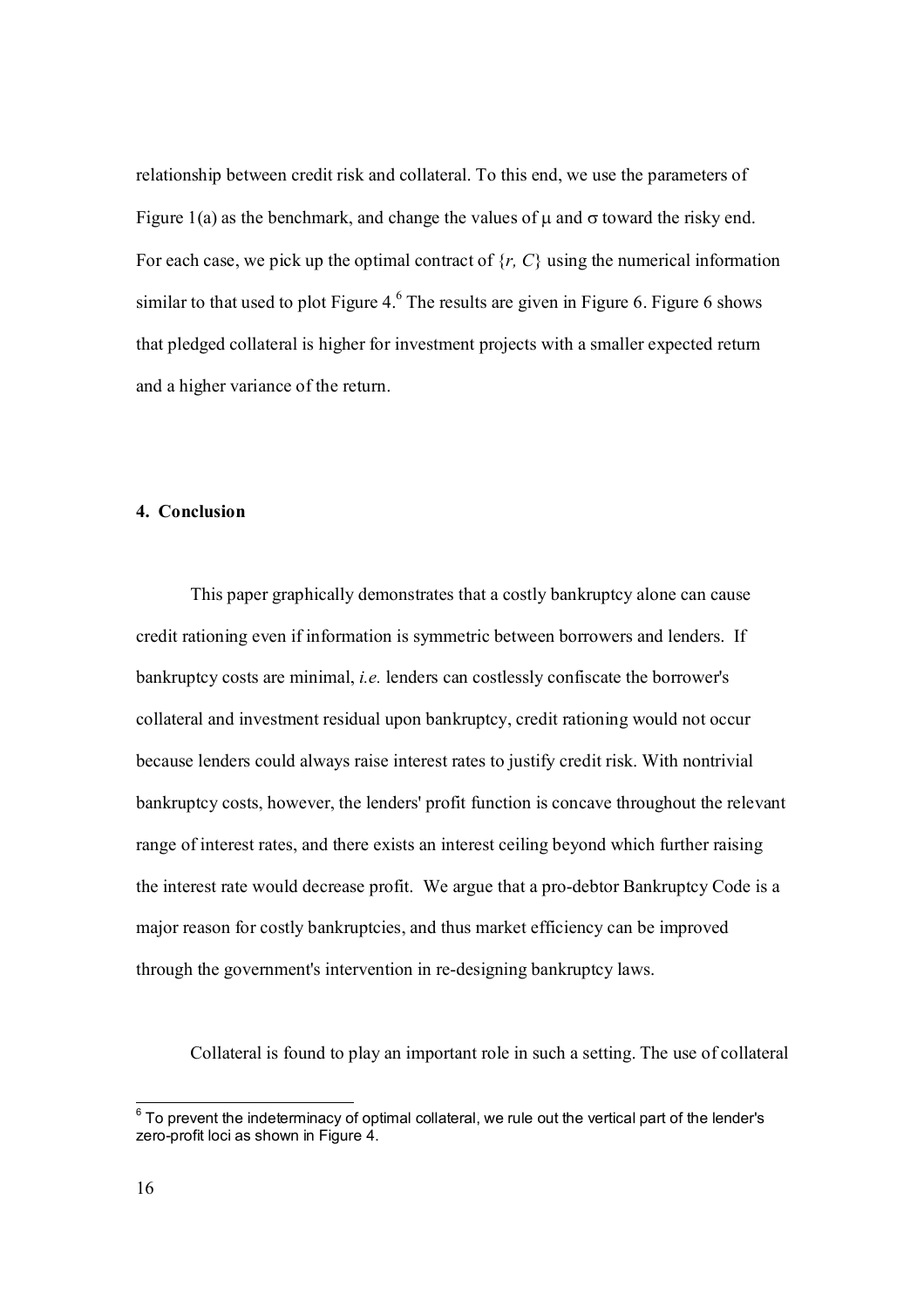can mitigate problems associated with credit rationing because it compensates lenders in the event of bankruptcy and also reduces the probability of default. Collateral, however, does not eliminate all credit rationing possibilities. We also find that the amount of pledged collateral is positively related to credit risk, which is consistent with the empirical finding of Berger and Udell (1990).

*Acknowledgement: The author thanks E. Han Kim, Matthew Shapiro, and an anonymous referee for their suggestions.* 

### **References**

- **[1]** Behrens, R.H. 1985. *Commercial Loan Officer's Handbook*, Bankers Publishing Company, Boston.
- **[2]** Berger, A.N. and Udell, G.F. 1990. "Collateral, Loan Quality, and Bank Risk.'' *Journal of Monetary Economics*, vol. 25: 21-42.
- **[3]** Besanko, D. and Thakor, A. 1987. "Collateral and Rationing: Sorting Equilibria in Monopolistic and Competitive Credit Markets.'' *International Economic Review*, vol. 28: 671-689.
- **[4]** Bester, H. 1985. "Screening vs. Rationing in Credit Markets with Imperfect Information.'' *American Economic Review*, vol. 75: 850-855.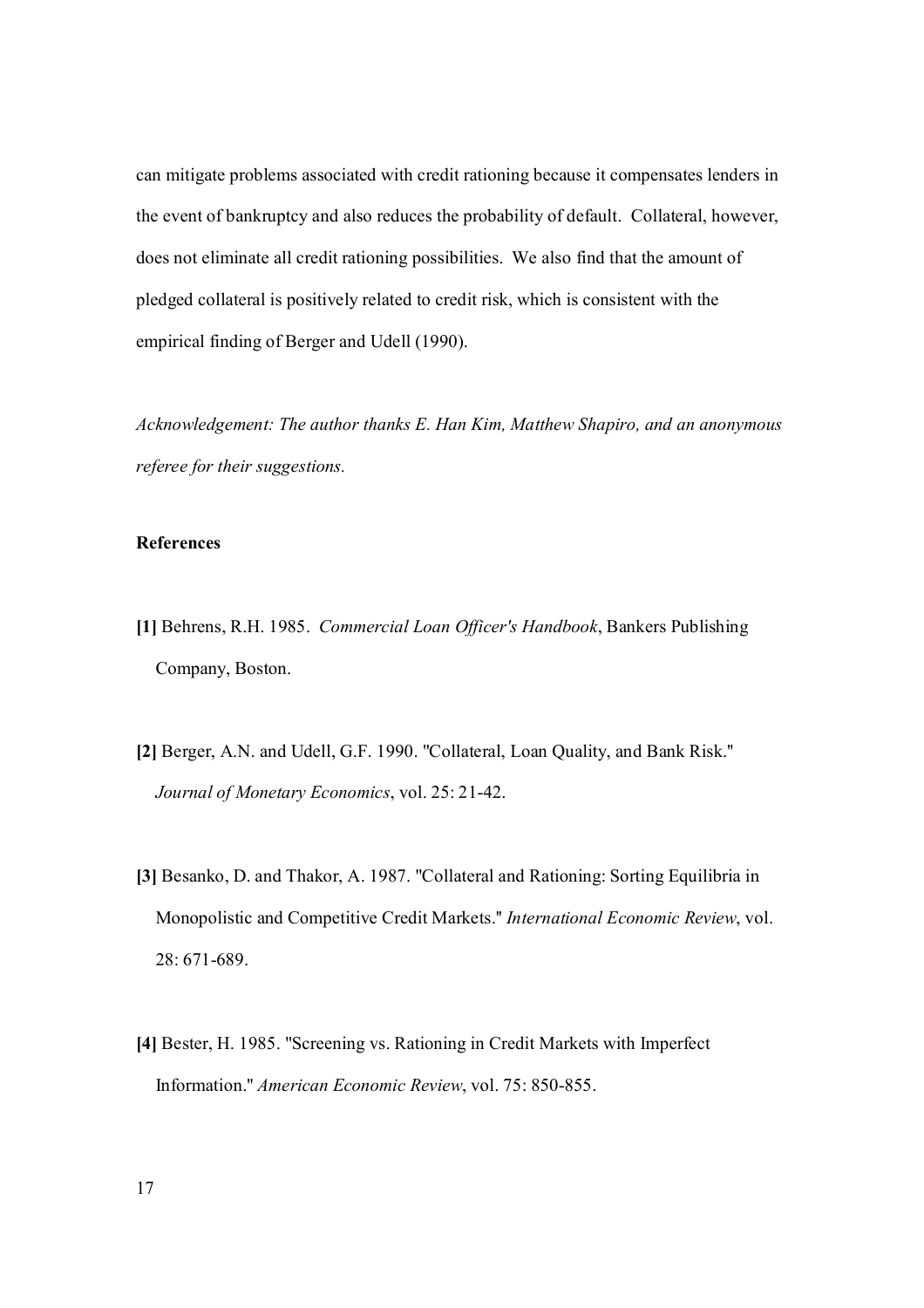- **[5]** Chan, Y. and Kanatas, G. 1985. "Asymmetric Valuation and the Role of Collateral in Loan Agreements.'' *Journal of Money, Credit and Banking*, vol. 17: 85-95.
- **[6]** Eberhart, A. C., Moore, W. T. and Roenfeldt, R. L. 1990. "Security Pricing and Deviations from the Absolute Priority Rule in Bankruptcy Proceedings.'' *Journal of Finance*, vol. 5: 1457-69.
- **[7]** Franks, J. R. and Torous, W. N. 1989. "An Empirical Investigation of U.S. Firms in Reorganization.'' *Journal of Finance*, vol. 44: 747-69.
- **[8]** Gropp, R., Scholz, J. K. and White, M. J. 1997. "Personal Bankruptcy and Credit Supply and Demand.'' *Quarterly Journal of Economics*, vol. 112: 217-51.
- **[9]** Kim, E. H. 1978. "A Mean-Variance Theory of Optimal Capital Structure and Corporate Debt Capacity.'' *Journal of Finance*, vol. 33: 45-64.
- **[10]** Longhofer, S. D. 1997. "Absolute Priority Rule Violations, Credit Rationing, and Efficiency.'' *Journal of Financial Intermediation*, vol. 6: 249-67.
- **[11]** Scott, J. A. and Smith, T. C. 1986. "The Effect of the Bankruptcy Reform Act of 1978 on Small Business Loan Pricing.'' *Journal of Financial Economics*, vol. 16: 119- 140.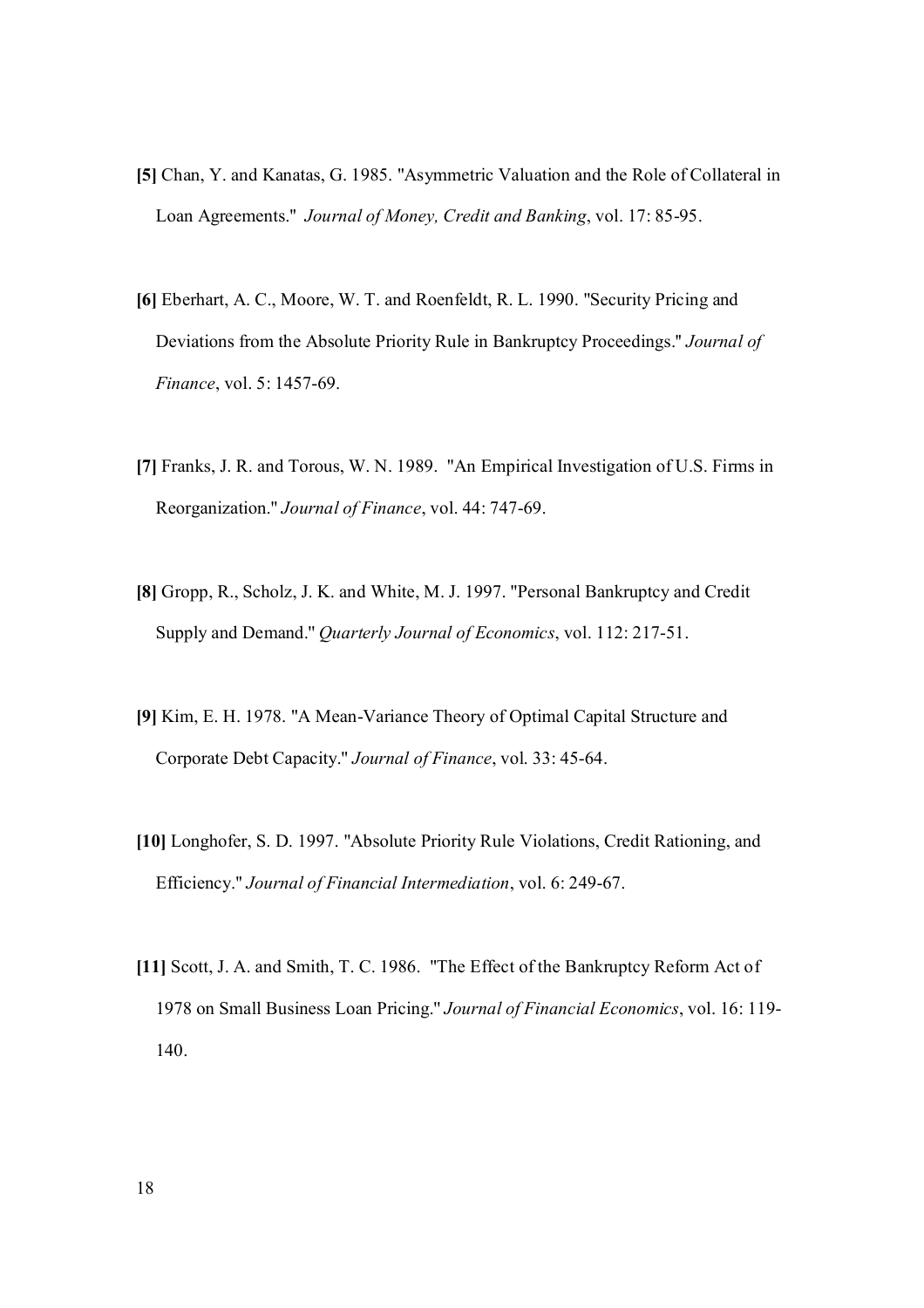- **[12]** Stiglitz, J. and Weiss, A. 1981. "Credit Rationing in Markets with Imperfect Information.'' *American Economic Review*, vol. 71: 393-410.
- **[13]** ----------------------- 1992. "Asymmetric Information in Credit Markets and its Implications for Macro-Economics.'' *Oxford Economic Papers*, vol. 44: 162-192.
- **[14]** Weiss, L. 1990. "Bankruptcy Resolution.'' *Journal of Financial Economics*, vol. 27: 285-314.
- **[15]** ----------- 1993. "The Bankruptcy Code and Violations of Absolute Priority.'' in The New Corporate Finance, D. H. Chew (eds.), McGraw-Hill, New York.
- **[16]** Williamson, S. D. 1986. "Costly Monitoring, Financial Intermediation, and Equilibrium Credit Rationing.'' *Journal of Monetary Economics*, vol. 18: 159-79.
- **[17]** ----------- 1987. "Costly Monitoring, Loan Contracts, and Equilibrium Credit Rationing.'' *Quarterly Journal of Economics*, vol. 102: 135-46.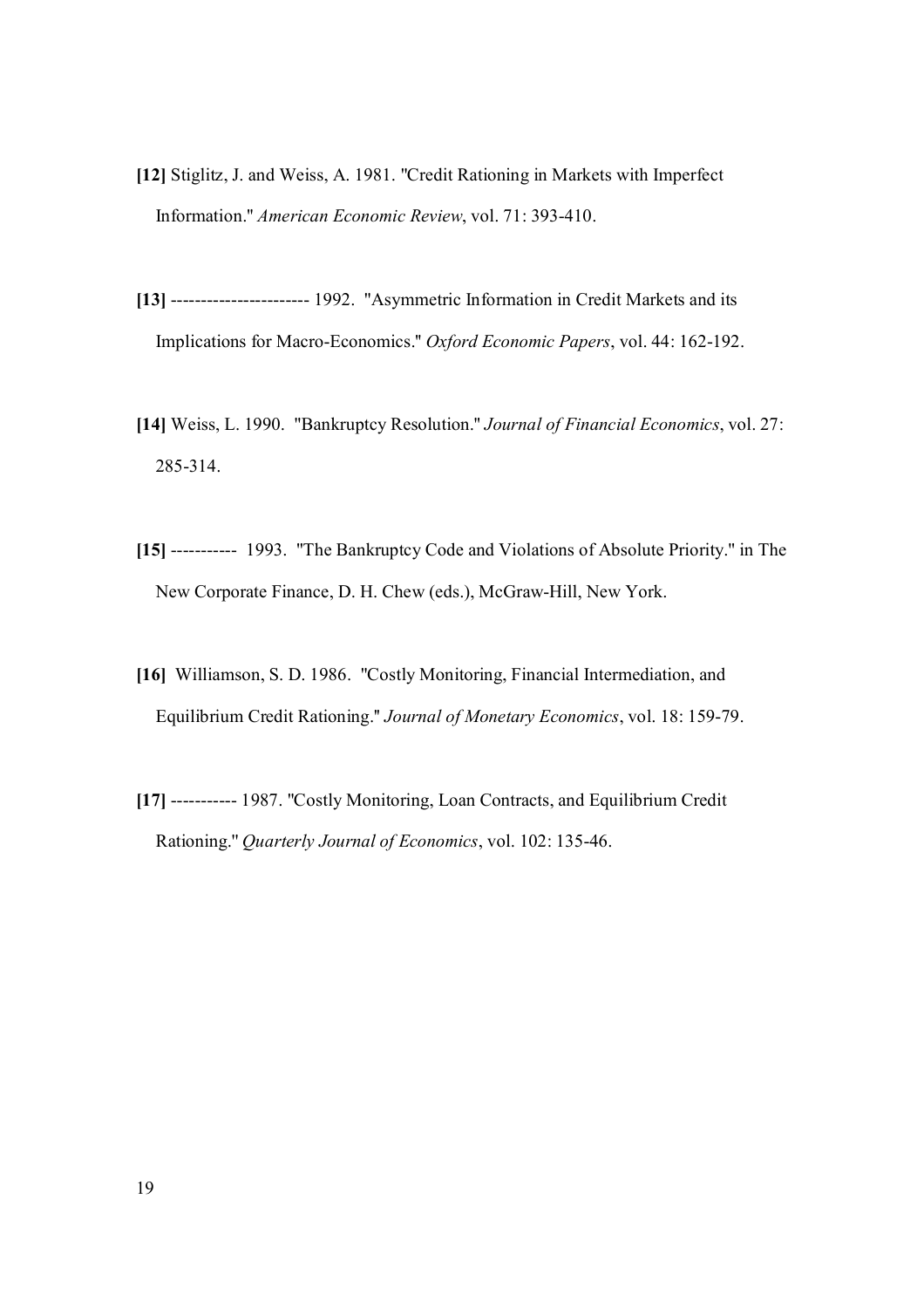

(a) Borrower *j*'s optimal contract is  $\stackrel{\triangle}{=}$ . The figure is drawn with  $\{\mu = 1.50, \sigma = 0.25, \Lambda = 0.5, \alpha = 0.85, \Lambda = 0.5\}$ 

 $\beta = 0.1, r_f = 0.07$ .



(b) Borrower  $\overline{h}$  's optimal contract is  $\stackrel{\triangle}{=}$ . The figure is drawn with  $\{\mu = 1.48, \sigma = 0.25, \Lambda = 0.5, \alpha = 0.85, \Lambda = 0.75, \Lambda = 0.75, \Lambda = 0.85, \Lambda = 0.75, \Lambda = 0.75, \Lambda = 0.75, \Lambda = 0.75, \Lambda = 0.75, \Lambda = 0.75, \Lambda = 0.75, \Lambda = 0.75, \Lambda =$  $\beta=0.1, r_f=0.07$ .

## **Figure 1: Cases With No Credit Rationing**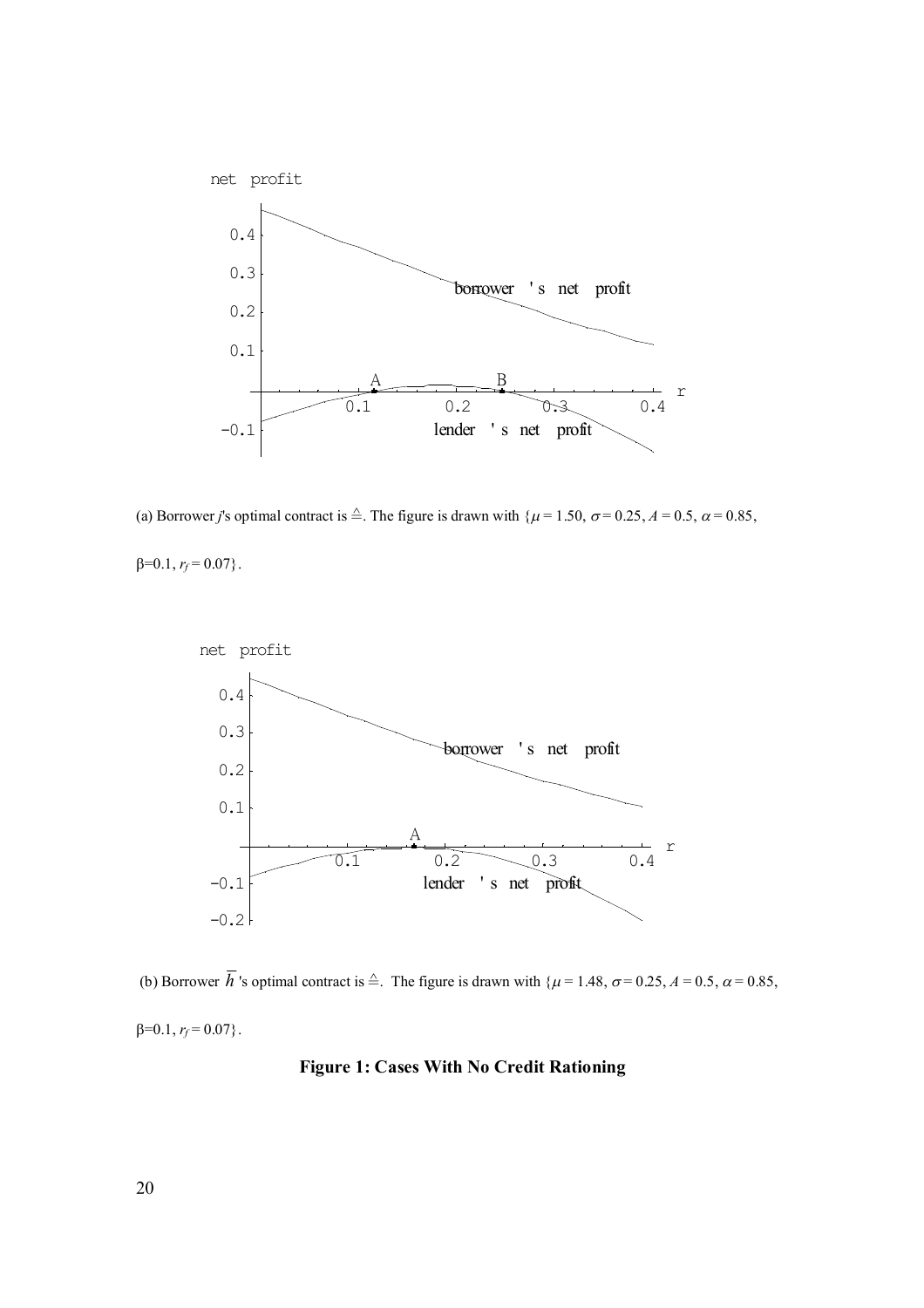

(a) Lower Mean of the Expected Return. The figure is drawn with  $\{\mu = 1.45, \sigma = 0.25, \Lambda = 0.5, \alpha = 0.85, \Lambda = 0.5, \Lambda = 0.5, \Lambda = 0.5, \Lambda = 0.5, \Lambda = 0.5, \Lambda = 0.5, \Lambda = 0.5, \Lambda = 0.5, \Lambda = 0.5, \Lambda = 0.5, \Lambda = 0.5, \Lambda = 0.5, \Lambda = 0.5, \Lambda = 0.5, \Lambda = 0.5,$ 

$$
\beta=0.1, r_{\rm f}=0.07\}.
$$



(b) Higher Variance of the Expected Return. The figure is drawn with  $\{\mu = 1.50, \sigma = 0.30, \Lambda = 0.5, \alpha = 0.5, \lambda = 0.5, \lambda = 0.5\}$ 0.85,  $\beta=0.1$ ,  $r_f=0.07$ .



(c) Higher Risk-Free Rates. The figure is drawn with  $\{\mu = 1.50, \sigma = 0.25, A = 0.5, \alpha = 0.85, \beta = 0.1, \sigma = 0.1, \sigma = 0.1, \sigma = 0.1, \sigma = 0.1, \sigma = 0.1, \sigma = 0.1, \sigma = 0.1, \sigma = 0.1, \sigma = 0.1, \sigma = 0.1, \sigma = 0.1, \sigma = 0.1, \sigma = 0.1, \sigma = 0.1, \sigma = 0.1, \sigma =$ *rf =* 0.10}.

#### **Figure 2: Cases With Credit Rationing**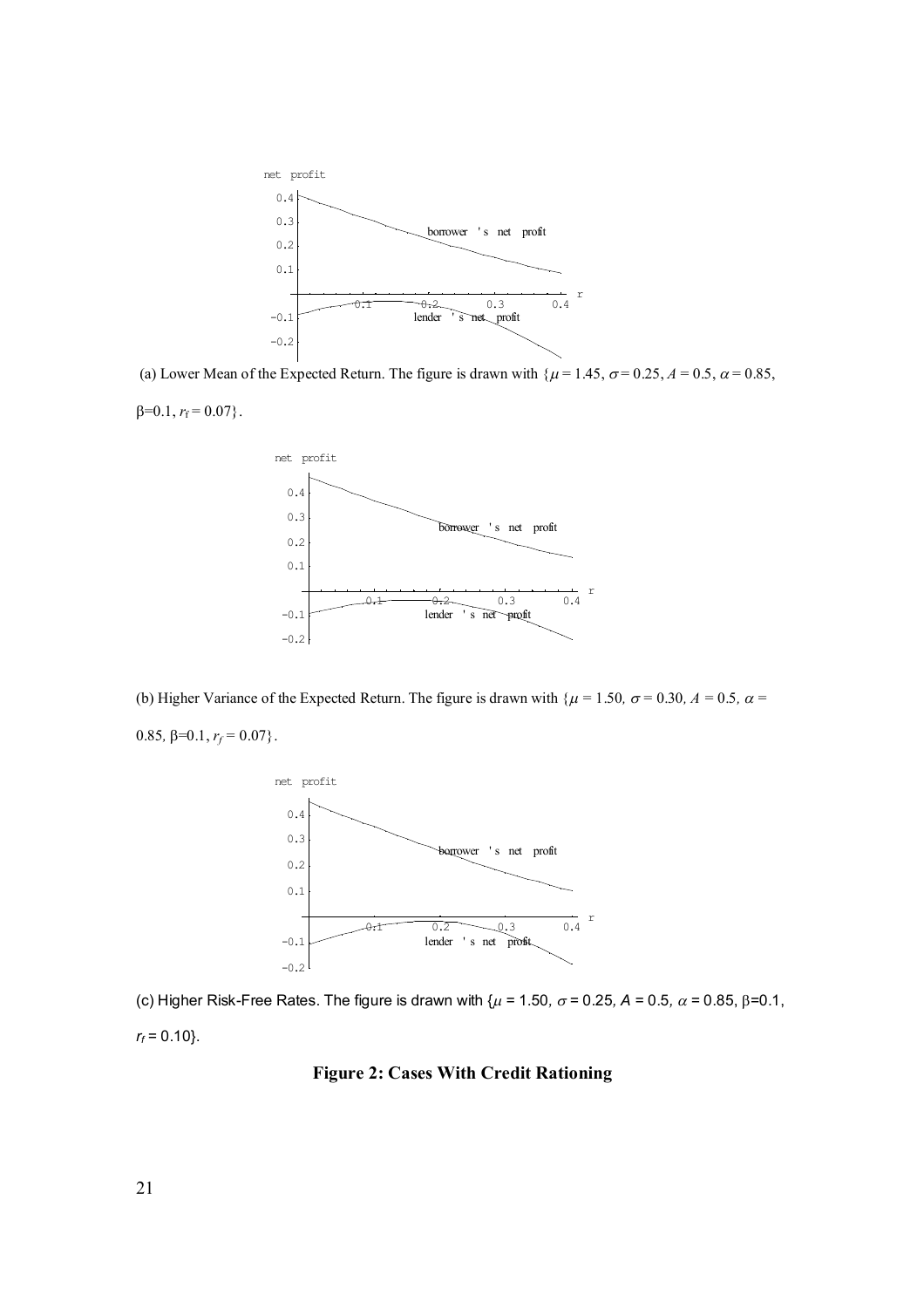

(a) A lender's iso-profit curves. The figure is drawn with  $\{\mu = 1.45, \sigma = 0.25, A = 1, \alpha = 0.85, \beta = 0.1, r_f = 0.1, r_f = 0.1, r_f = 0.1, r_f = 0.1, r_f = 0.1, r_f = 0.1, r_f = 0.1, r_f = 0.1, r_f = 0.1, r_f = 0.1, r_f = 0.1, r_f = 0.1, r_f = 0.1, r_f = 0.1, r_f = 0.1,$  $0.07$ }.



(b) A borrower's iso-profit curves. The figure is drawn with  $\{\mu = 1.45, \sigma = 0.25, A = 1, \alpha = 0.85, \beta = 0.1, r_f$  $= 0.07$ .

#### **Figure 3: Visualizing Profit Functions**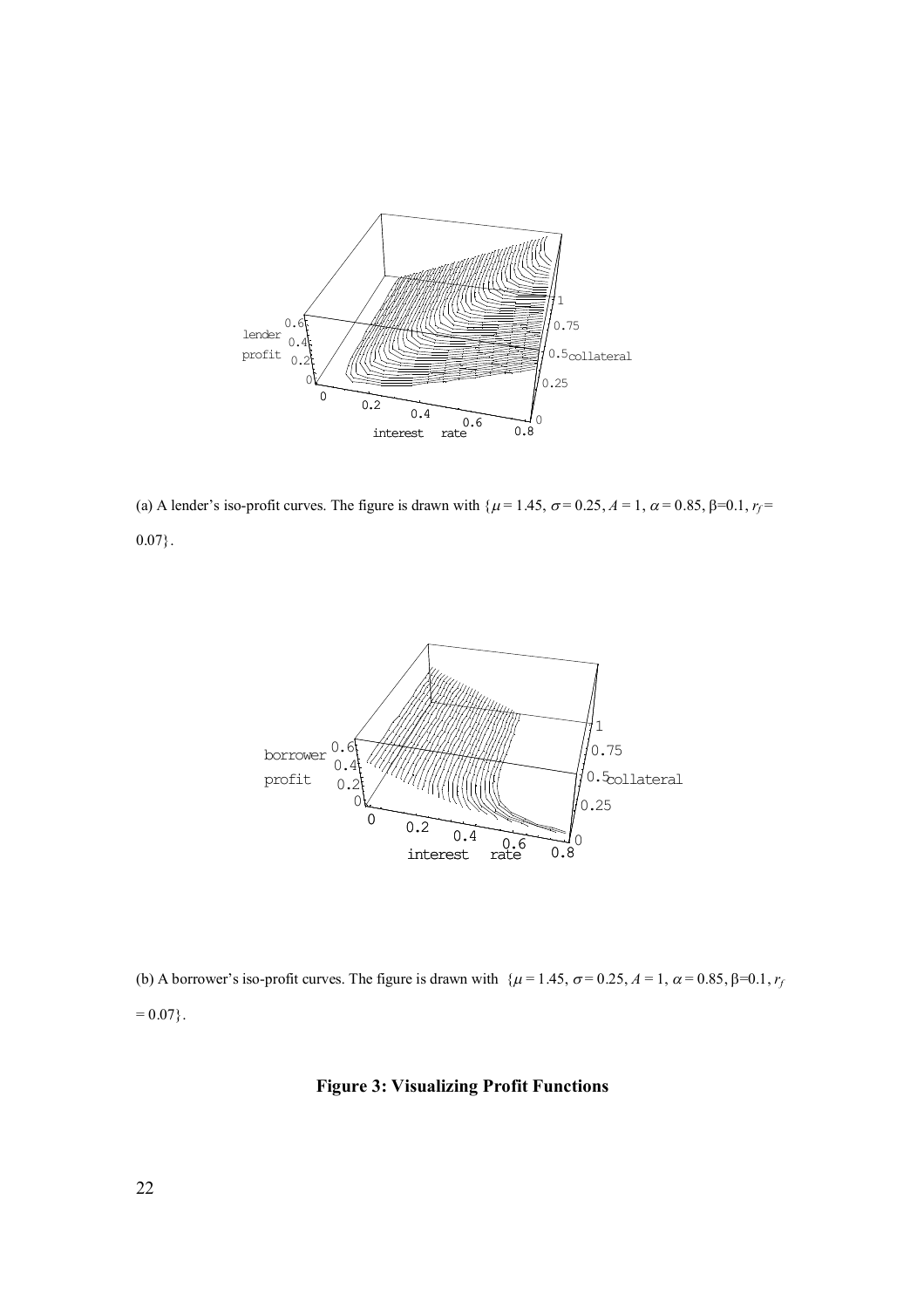

**Figure 4: Collateral Prevents Credit Rationing.** The shaded area is the borrower's positive profit region. The figure is drawn with  $\{\mu = 1.45, \sigma = 0.25, \lambda = 0.5, \alpha = 0.85, \lambda = 0.85, \lambda = 0.85, \lambda = 0.85, \lambda = 0.85, \lambda = 0.85, \lambda = 0.85, \lambda = 0.85, \lambda = 0.85, \lambda = 0.85, \lambda = 0.85, \lambda = 0.85, \lambda = 0.85, \lambda = 0.85, \lambda = 0.85, \lambda = 0.85,$  $\beta=0.1, r_f=0.07$ .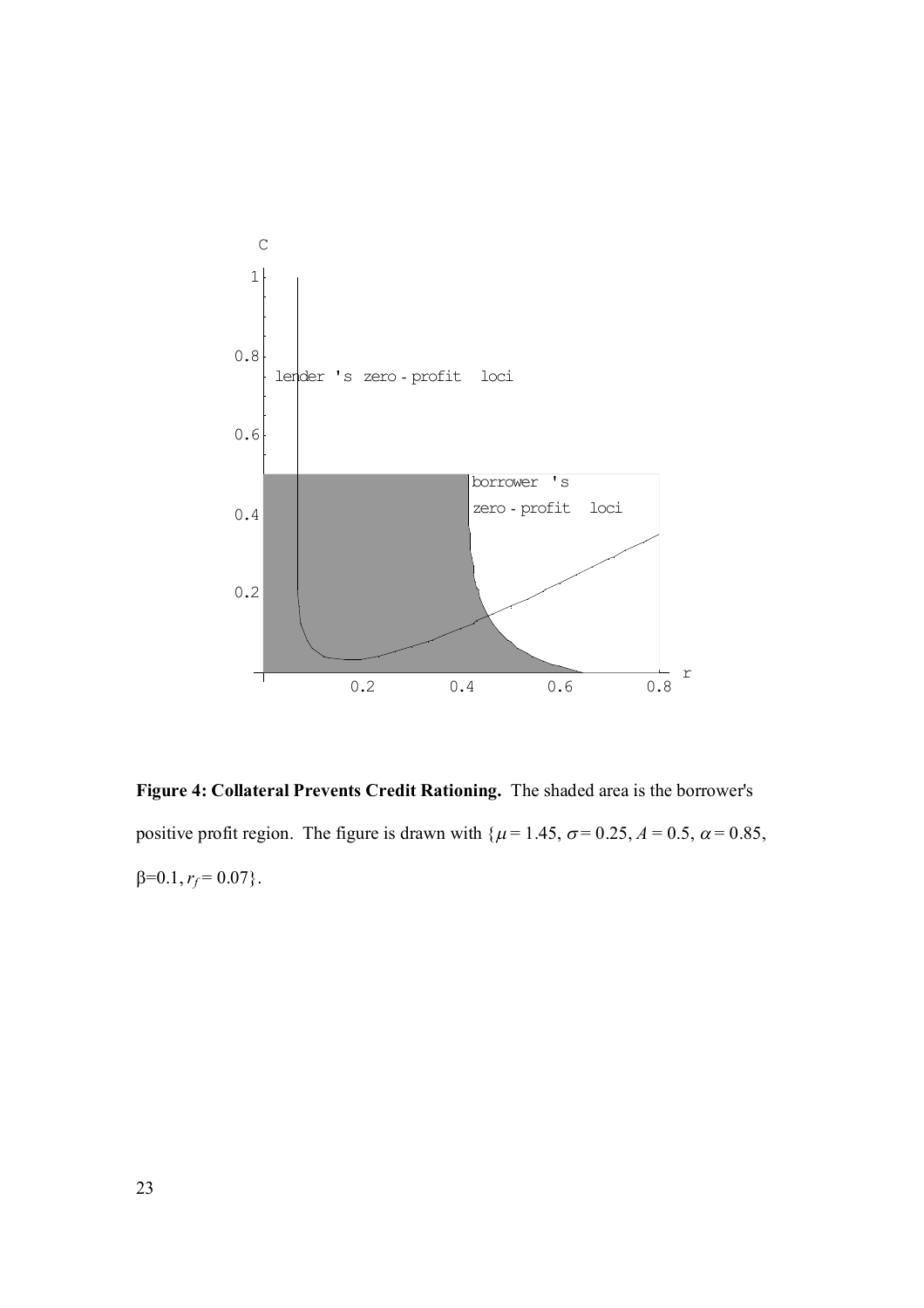

(a) Insufficient Collateral. The shaded area is the borrower's positive profit region. The figure is drawn with  $\{\mu = 1.25, \sigma = 0.35, \lambda = 0.25, \alpha = 0.85, \beta = 0.1, r_f = 0.07\}.$ 



(b) 100% Collateral Does Not Amend Credit Rationing. The shaded area is the borrower's positive profit region , and the strip area indicates fully collateralized contracts that yield non-negative profit to lenders. The figure is drawn with  $\{\mu = 1.18, \sigma = 0.4, A = 1, \alpha = 0.85, \beta = 0.1, r_f = 0.10\}$ .

#### **Figure 5: Credit Rationing with Collateral Contracts.**